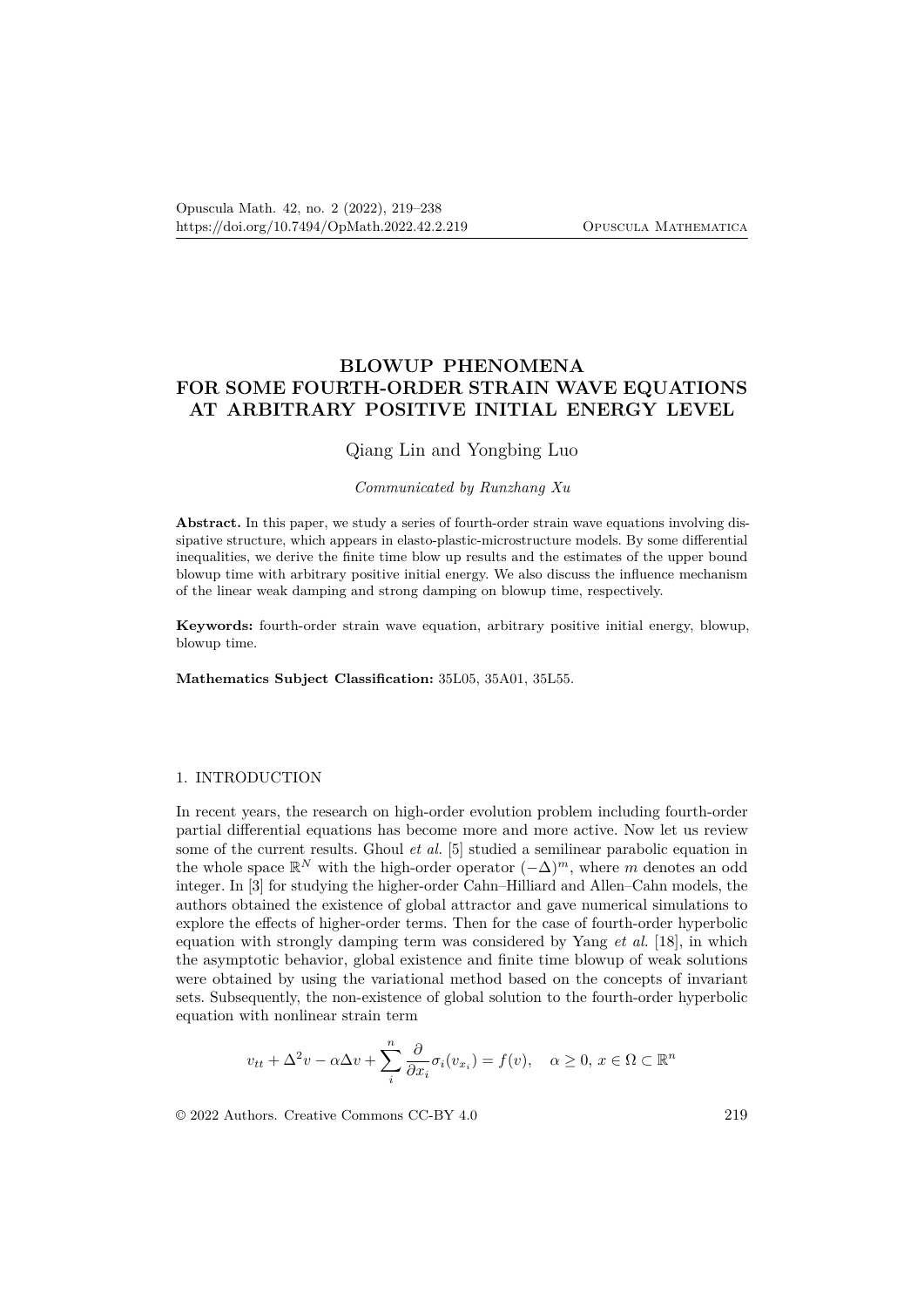was studied by Lin *et al.* [13] in the critical and super-critical initial energy cases. Then, it is worth pointing that much interest was paid to study this type of damped wave equations with strain term  $[4,11,14,16,17,20]$ , which are widely used in the description of the longitudinal motion of elasto-plastic bar in the mathematical investigation of the elasto-plastic microstructure model [1].

The classical fourth order hyperbolic equation with dissipation and strain terms has the following form

$$
v_{tt} + \Delta^2 v + \sum_{i}^{n} \frac{\partial}{\partial x_i} \sigma_i(v_{x_i}) + m v_t = 0, \quad m \ge 0, x \in \Omega \subset \mathbb{R}^n,
$$
 (1.1)

which was considered in [14] as the model used to describe the elastoplastic bar with elasto-plastic-microstructure that causes the dissipative effects. By introducing a family of potential wells, they obtained the threshold conditions of global existence and finite time blowup of solutions in the sub-critical and the critical initial energy cases  $E(0) \leq d$  (*d* denotes the mountain pass level), respectively. According to the same method as above, there has been some representative works  $[9, 12, 19]$  recently to discover the control mechanism of the initial data on the dynamical behavior of the solutions. For the more generalized strain function  $\sigma_i(v_{x_i})$  compared to the works in [14], Han *et al.* [7] proved global existence, energy decay estimate and finite time blowup for the IBVP (i.e., initial boundary value problem) of (1.1). In particular, the authors in [7] gave some sufficient conditions for ensuring the finite time blowup solution to (1.1) for the arbitrary positive initial energy  $E(0) > 0$ .

Later, by taking advantage of potential well method, Wang *et al.* [16] turned to consider the following fourth-order wave equation with weak damping and nonlinear strain term

$$
v_{tt} + \Delta^2 v - \alpha \Delta v + \sum_{i=1}^n \frac{\partial}{\partial x_i} \sigma_i(v_{x_i}) + v_t = f(v), \quad x \in \Omega \subset \mathbb{R}^n \tag{1.2}
$$

for  $\alpha \geq 0$ , which has one more external force source  $f(u)$  than Equation (1.1). The authors in [16] obtained the global solution and its exponential decay for  $E(0) < d$ and pushed the finite time blowup result to the arbitrary initial energy.

Then Xu *et al.* [17] studied the dissipative model with strong damping

$$
v_{tt} + \Delta^2 v - \Delta v + \sum_{i=1}^n \frac{\partial}{\partial x_i} \sigma_i(v_{x_i}) - \Delta v_t = f(v), \quad x \in \Omega, t > 0.
$$
 (1.3)

In the sub-critical initial energy case, i.e.,  $E(0) < d$ , they obtained the sharp condition of global and non-global solutions for  $(1.3)$  with  $f(v) = 0$  and  $\Omega = (0, 1)$ . Later, the arbitrarily positive initial energy blowup solution for  $(1.3)$ was considered in [20] by using the concavity method.

Recently, Lian *et al.* [11] studied the following fourth-order nonlinear wave equations with nonlinear strain term, strong damping and nonlinear weak damping

$$
v_{tt} + \Delta^2 v - \Delta v + \sum_{i=1}^n \frac{\partial}{\partial x_i} \sigma_i(v_{x_i}) - \Delta v_t + |v_t|^{r-1} v_t = f(v), \quad x \in \Omega \subset \mathbb{R}^n. \tag{1.4}
$$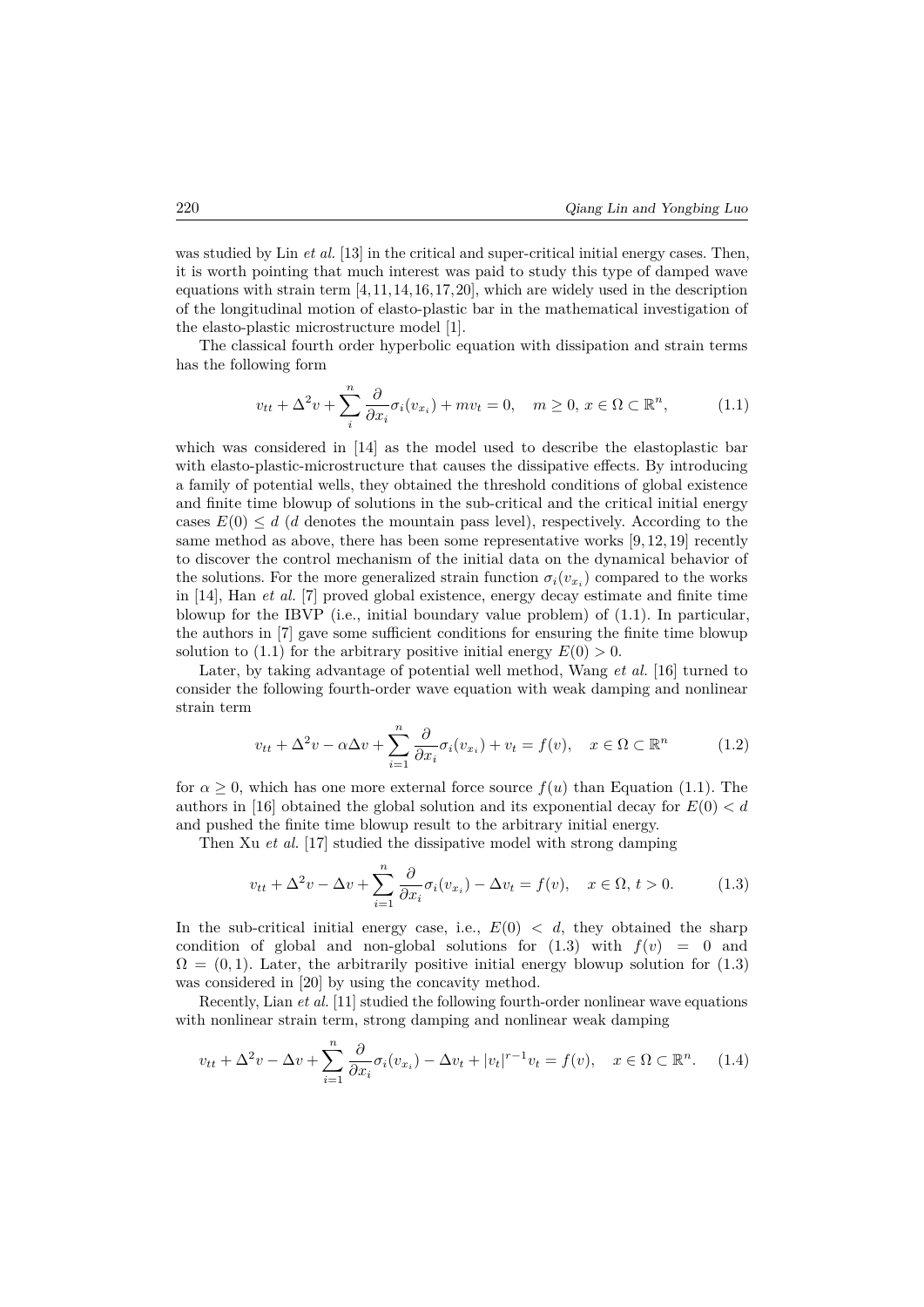They firstly proved the local existence of weak solution by fixed point theory. Then within the framework of variational method, the global existence and non-existence, asymptotic behavior of solutions for (1.4) were derived with  $r \geq 1$  and  $E(0) \leq d$ . Ultimately, the arbitrarily positive initial energy blowup solution was also discussed to restrict  $r = 1$ .

As we can see from above works, the potential well theory is an effective tool to show the existence and non-existence of solution, which works for both the sub-critical initial energy case  $E(0) < d$  and the critical initial energy case  $E(0) = d$ . However, for the sup-critical initial energy  $E(0) > d$ , only some sufficient conditions for the finite time blowup solution are currently available as shown in [7,11] for  $E(0) > 0$ . Even so, this is the best way so far to investigate blowup results for the sup-critical initial energy case which included in the arbitrarily positive initial energy case. No exception, in this paper we discuss the unreached conclusions for the IBVP of  $(1.1)$ – $(1.4)$ , respectively, at arbitrarily positive initial energy level. In summary for the above fourth-order strain wave equations with damping terms, it can be seen that although the finite time blowup of solutions corresponding to Equations  $(1.1)$ – $(1.4)$  were obtained in the case of  $E(0) > 0$ , there has been no estimates of the blowup time. So at what time  $t^*$ blow-up occurs? Motivated by the previous works, we aim to estimate the upper bounds for  $t^*$  to Equations (1.1)–(1.4) with  $E(0) > 0$ , respectively. Furthermore, we reveal the relationship between the finite time blowup and damping terms by comparing the different blowup time.

The rest of this paper is organized as follows. In Section 2, we state some notations and preliminary lemmas. In Section 3, under some constraints on the initial data, we give an explicit expression of upper bound blowup time estimate for the above four classes of dissipative models with  $E(0) > 0$ . In addition, by comparing the upper bounds of blowup time corresponding to different strain wave equations, we clearly express the fact that the dissipative structure in the equation is beneficial to the global existence of the solution, but not to the blowup.

#### 2. PRELIMINARY KNOWLEDGE

For simplicity, the norm of *v* in  $L^2(\Omega)$  and  $L^p(\Omega)$  are denoted by  $||v||$  and  $||v||_p$ , respectively. The  $H_0^1(\Omega)$  norm is defined by

$$
||v||_{H_0^1(\Omega)} := ||\nabla v||^2 + ||v||^2,
$$

which equivalents to  $\|\nabla v\|$  in  $\Omega \subset \mathbb{R}^N$ . Moreover, we use  $\langle \cdot, \cdot \rangle$  to denote the dual pairing between *H* and  $H^{-2}(\Omega)$ , where

$$
H = \begin{cases} H_0^2(\Omega), & \text{when } v = \frac{\partial v}{\partial \nu} = 0 \text{ on } \partial \Omega, \\ H^2(\Omega) \cap H_0^1(\Omega), & \text{when } v = \Delta v = 0 \text{ on } \partial \Omega, \end{cases}
$$

where *ν* denotes the unit outer normal field. As we all know,  $||v||_H$  is equivalent to  $||\Delta v||$  for any  $v \in H$ .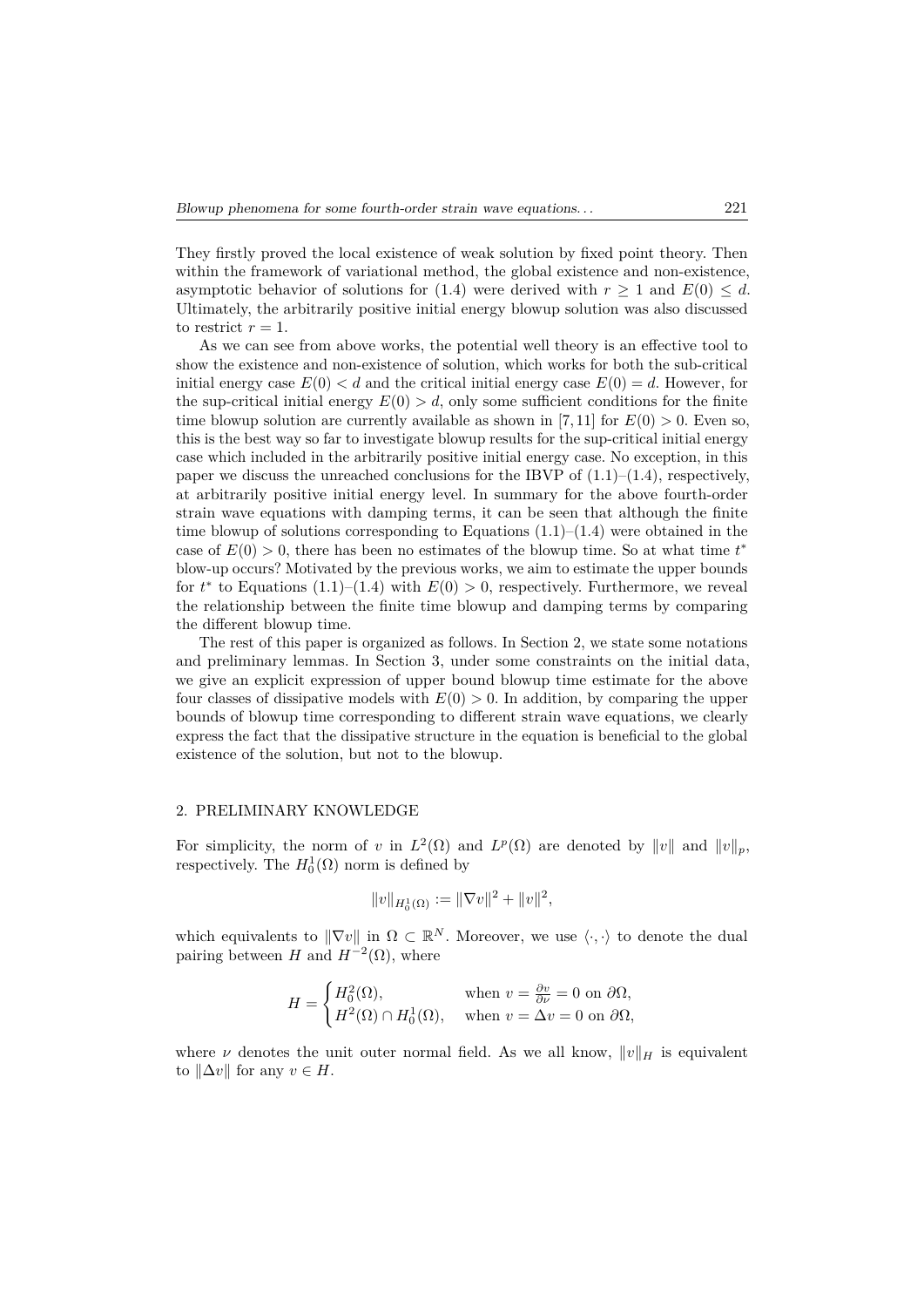Throughout the paper, we equip the initial data and Dirichlet boundary conditions of  $(1.1)–(1.4)$  in the same form

$$
v(x,0) = v_0(x), v_t(x,0) = v_1(x), x \in \Omega,
$$
\n(2.1)

$$
v = \frac{\partial v}{\partial \nu} = 0, \text{ or } v = \Delta v = 0, x \in \partial \Omega, t > 0.
$$
 (2.2)

In addition,  $f(v)$  and  $\sigma_i(v)$  ( $1 \leq i \leq n$ ) satisfy

$$
(H_1)\n\begin{cases}\n(i) & f(v) \in C^1 \text{ and } f(0) = f'(0) = 0, \\
(ii) & f(v) \text{ is a monotone for } -\infty < v < \infty \text{ and is convex when } v > 0, \\
&\text{concave when } v < 0, \\
(iii) & (p_1 + 1)F(v) \leq vf(v) \text{ and } F(v) = \int_0^v f(\tau) d\tau, \ 1 < p_1 < \infty \text{ if } n \leq 4, \\
1 < p_1 < \frac{n+4}{n-4} \text{ if } n \geq 5.\n\end{cases}
$$

$$
\int (i) \qquad \sigma_i(v) \in C^1 \text{ and } \sigma_i(0) = \sigma'_i(0) = 0,
$$

$$
(H_2)\n\begin{cases}\n\text{(i)} & \text{if } o_i(v) \in C \text{ and } o_i(v) = o_i; \\
\text{(ii)} & \text{if } \sigma_i(v) \text{ is a monotone for } -\infty < v < \infty \text{ and is convex when } v > 0, \\
\text{concave when } v < 0,\n\end{cases}
$$

(iii) 
$$
(p_2 + 1)G_i(v) \le v\sigma_i(v)
$$
 and  $G_i(v) = \int_0^v \sigma_i(\tau) d\tau$ ,  $1 < p_2 < \infty$  if  $n \le 2$ ,  $1 < p_2 < \frac{n+2}{n-2}$  if  $n \ge 3$ .

Clearly, we see that when  $\sigma_i(v_{x_i}) = |v_{x_i}|^{p-2}v_{x_i}$ , it corresponds to the differential operator

$$
\Delta_p v = \sum_{i=1}^n \frac{\partial}{\partial x_i} \left( \left| \frac{\partial v}{\partial x_i} \right|^{p-2} \frac{\partial v}{\partial x_i} \right),\,
$$

for the recent developments in *p*-Laplacian can be found in [2, 6, 15].

Next we introduce a second-order differential inequality established in [8] to deal with the upper bound of blowup time.

**Lemma 2.1** ([8]). *Suppose non-negative function*  $H(t) \in C^2([0,T])$ *, satisfying* 

$$
H(t)H''(t) - \xi (H'(t))^{2} + \gamma H'(t)H(t) + \beta H(t) \ge 0,
$$
\n(2.3)

*where*  $\beta \geq 0$ ,  $\gamma \geq 0$ ,  $\xi > 1$  *and*  $H(0) > 0$ ,

$$
H'(0) > \frac{\gamma}{\xi - 1} H(0)
$$
\n(2.4)

*and*

$$
\left(H'(0) - \frac{\gamma}{\xi - 1}H(0)\right)^2 > \frac{2\beta}{2\xi - 1}H(0). \tag{2.5}
$$

*Then there is a*  $T^* > 0$  *satisfying* 

$$
\lim_{t \to T^*} \sup H(t) = +\infty,
$$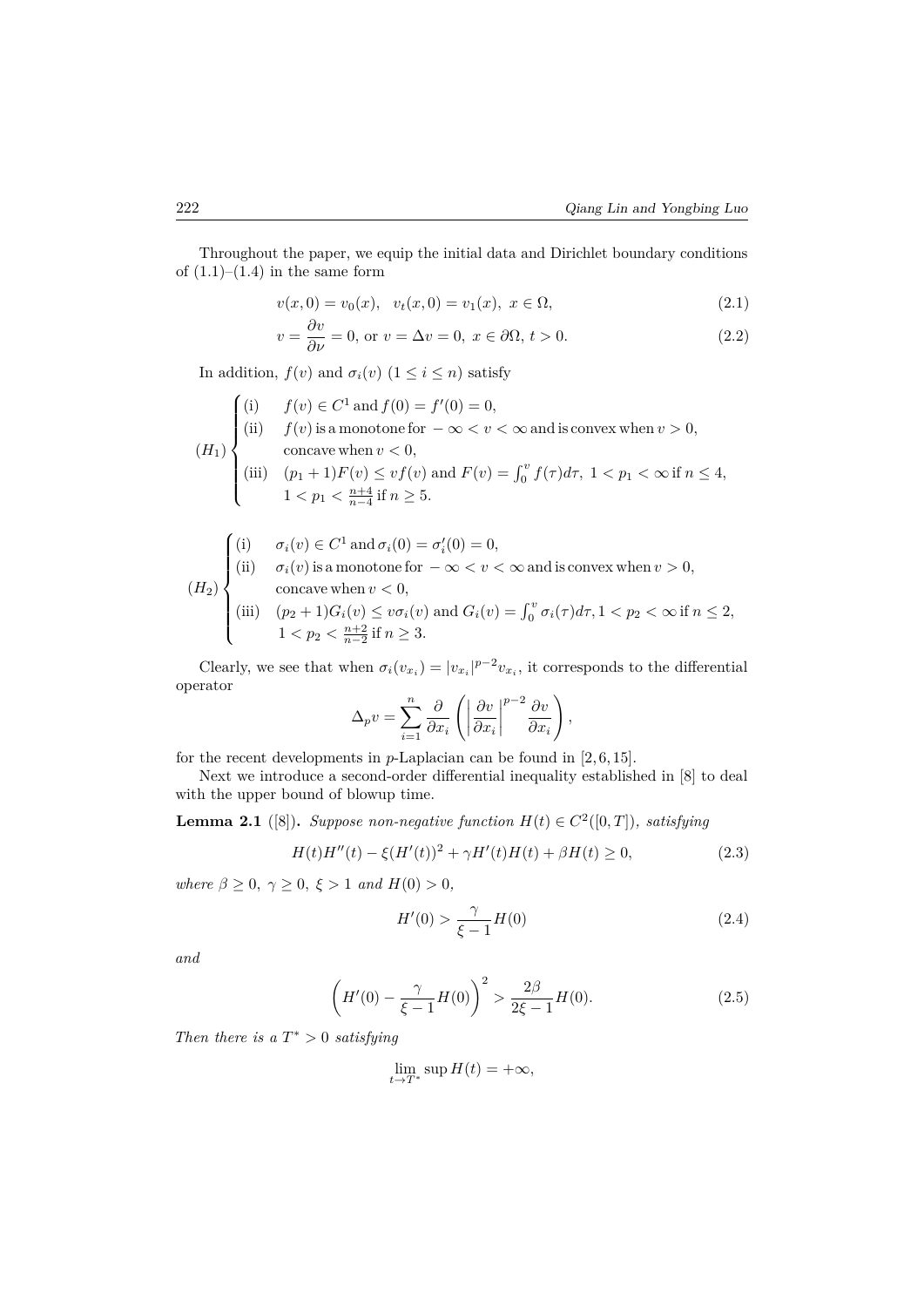*here*

$$
T^* \le \frac{H^{1-\xi}(0)}{A} \tag{2.6}
$$

*and*

$$
A^{2} = (\xi - 1)^{2} H^{-2\xi}(0) \left( \left( H'(0) - \frac{\gamma}{\xi - 1} H(0) \right)^{2} - \frac{2\beta}{2\xi - 1} H(0) \right). \tag{2.7}
$$

## 3. FINITE TIME BLOWUP FOR THE FOURTH-ORDER WAVE EQUATIONS WITH STRAIN AND DAMPING TERMS AT ARBITRARY POSITIVE INITIAL ENERGY LEVEL

With the appearance of damping terms, the energy structure will change from energy conservation to energy non-conservation, i.e., energy is decaying. At this point, the impact of the energy decaying on blowup is negative. In the following, we shall focus on the blowup dynamics of four classes damped wave equations with strain source, and explore the influence mechanism of the damping terms  $v_t$  and  $\Delta v_t$  on the blowup time.

## 3.1. BLOWUP PHENOMENA FOR THE IBVP OF (1.1) WITH ARBITRARY POSITIVE INITIAL ENERGY

Firstly, for the IBVP of (1.1), we define the energy functional

$$
E_{1.1}(t) := \frac{1}{2} ||v_t||^2 + \frac{1}{2} ||\Delta v||^2 - \sum_{i=1}^n \int_{\Omega} G_i(v_{x_i}) dx.
$$

Based on Lemma 2.1, we obtain the following main result of this subsection. **Theorem 3.1.** *Let*  $v_0 \in H$ *,*  $v_1 \in L^2(\Omega)$  *and*  $\sigma_i$  *satisfy*  $(H_2)$ *. Assume that* 

$$
\kappa := 2(v_0, v_1) - \frac{4m}{p_2 - 1} ||v_0||^2 > 0
$$
\n(3.1)

*and*

$$
\kappa^2 > 8E_{1.1}(0) \|v_0\|^2 > 0, \tag{3.2}
$$

*where*  $p_2 > 1$  *is same as that in*  $(H_2)$ *. Then there exists a time*  $T_{1,1}$  *such that the IBVP of* (1.1) *admits a blowup solution satisfying*

$$
\lim_{t \to T_{1,1}} \|v(t)\|^2 = +\infty,
$$
\n(3.3)

*with*

$$
T_{1.1} \le \frac{1}{A_{1.1}} \|v_0\|_{\frac{1-p_2}{2}} \tag{3.4}
$$

*and*

$$
A_{1.1}^2 = \frac{(p_2 - 1)^2}{4} ||v_0||^{-p_2 - 3} (\kappa^2 - 8E_{1.1}(0) ||v_0||^2).
$$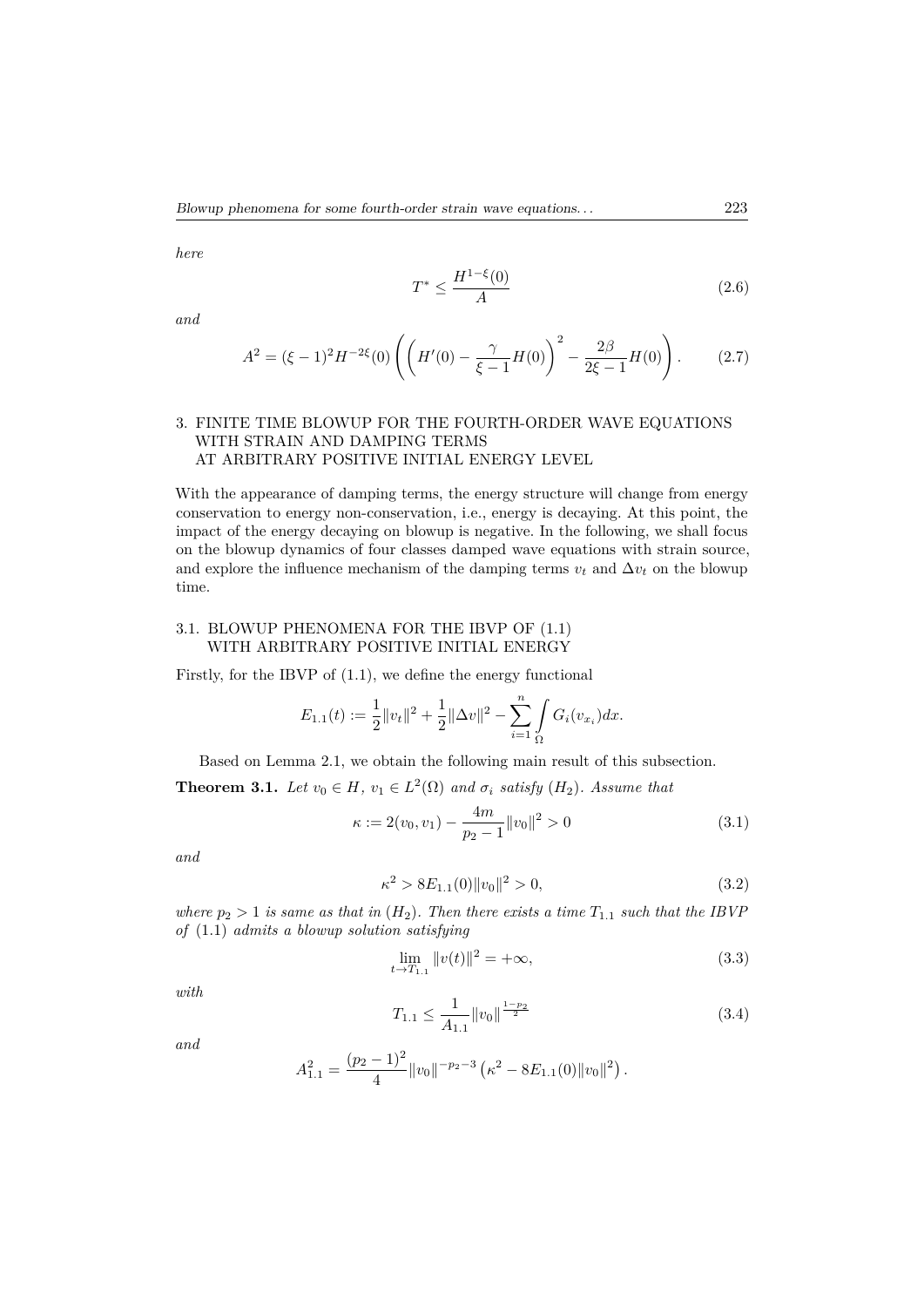*Proof.* Let

$$
H(t) := ||v(t)||^2.
$$

Then by a simple calculation, we have

$$
H'(t) = 2(v, v_t) \tag{3.5}
$$

and

$$
H''(t) = 2\langle v_{tt}, v \rangle + 2||v_t||^2.
$$
 (3.6)

Multiplying the Equation (1.1) by  $v$  and integrating over  $\Omega$ , it gives

$$
\langle v_{tt}, v \rangle + m(v_t, v) + ||\Delta v||^2 - \sum_{i=1}^n \int_{\Omega} v_{x_i} \sigma_i(v_{x_i}) dx = 0.
$$
 (3.7)

Moreover, we give another auxiliary function

$$
\Phi(t) := ||v_t||^2.
$$

Together with (3.6) and (3.7), it gives

$$
\frac{1}{2}H''(t) + \frac{m}{2}H'(t) - \Phi(t) + \|\Delta v\|^2 = \sum_{i=1}^n \int v_{x_i} \sigma_i(v_{x_i}) dx.
$$
 (3.8)

In addition, multiplying  $(1.1)$  by  $v_t$  yields

$$
\frac{d}{dt}\left(\frac{1}{2}\Phi(t) + \frac{1}{2}\|\Delta v\|^2\right) + m\|v_t\|^2 = \frac{d}{dt}\left(\sum_{i=1}^n \int_{\Omega} G_i(v_{x_i})dx\right). \tag{3.9}
$$

Integrating  $(3.9)$  over  $(0, t)$  and combining  $(H_2)$  we have

$$
\frac{1}{2}\Phi(t) + \frac{1}{2} \|\Delta v\|^2 + m \int_0^t \|v_\tau\|^2 d\tau - E_{1,1}(0) = \sum_{i=1}^n \int_{\Omega} G_i(v_{x_i}) dx
$$
\n
$$
\leq \frac{1}{p_2 + 1} \left( \sum_{i=1}^n \int_{\Omega} v_{x_i} \sigma_i(v_{x_i}) dx \right),
$$
\n(3.10)

which together with (3.8) gives

$$
\frac{1}{2}H''(t) + \frac{m}{2}H'(t) + (p_2 + 1)E_{1,1}(0) \ge \frac{p_2 + 3}{2}\Phi(t).
$$
\n(3.11)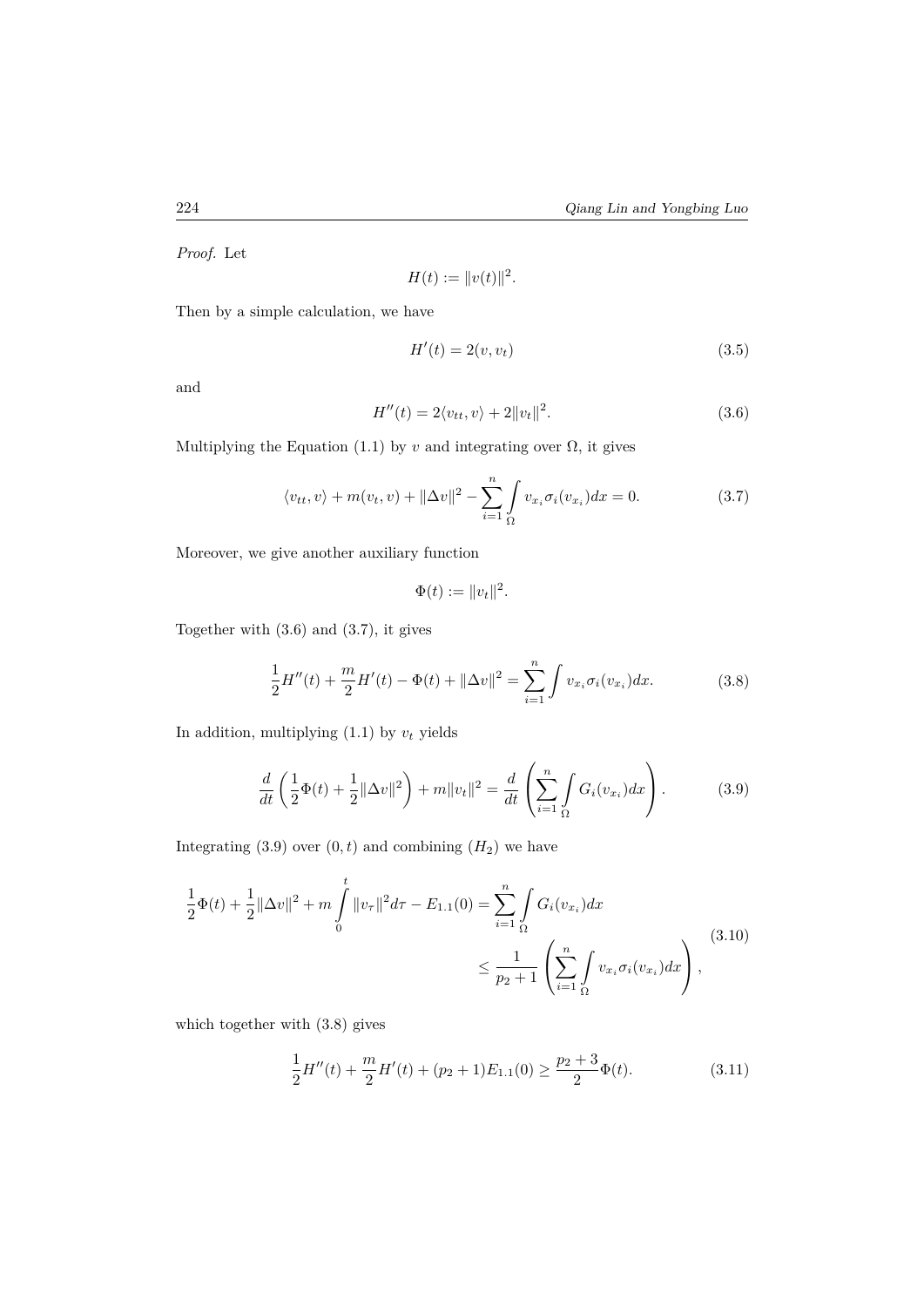Using the Cauchy–Schwarz inequality we obtain

$$
(H'(t))^{2} \le 4H(t)\Phi(t).
$$
\n(3.12)

Further from (3.12) and (3.11), it follows that

$$
H''(t)H(t) - \frac{p_2 + 3}{4}(H'(t))^2 + mH'(t)H(t) + 2(p_2 + 1)E_{1,1}(0)H(t) \ge 0.
$$
 (3.13)

Comparing  $(3.13)$  with  $(2.3)$ , it is easy to see that

$$
\xi_{1.1} := \frac{p_2 + 3}{4} > 1, \quad \gamma_{1.1} := m, \quad \beta_{1.1} := 2(p_2 + 1)E_{1.1}(0) > 0. \tag{3.14}
$$

Moreover, we can verify that

$$
H(0) = ||v_0||^2 > 0, \quad H'(0) = 2(v_0, v_1) > 0.
$$
\n(3.15)

Obviously, by using Lemma 2.1 along with (3.13)–(3.15) and initial conditions (3.1), (3.2), we can deduce that there exists a  $T_{1,1}$  satisfying (3.4) such that (3.3) holds.  $\Box$ 

## 3.2. BLOWUP PHENOMENA FOR THE IBVP OF (1.2) WITH ARBITRARY POSITIVE INITIAL ENERGY

For the IBVP of (1.2), we also give the following total energy functional

$$
E_{1.2}(t) = \frac{1}{2}||v_t||^2 + \frac{1}{2}||\Delta v||^2 + \frac{\alpha}{2}||\nabla v||^2 - \sum_{i=1}^n \int_{\Omega} G_i(v_{x_i})dx - \int_{\Omega} F(v)dx, \quad (3.16)
$$

the Nehari functional

$$
I_{1.2}(v) = \|\Delta v\|^2 + \alpha \|\nabla v\|^2 - \sum_{i=1}^n \int_{\Omega} v_{xi} \sigma_i(v_{xi}) dx - \int_{\Omega} v f(v) dx \qquad (3.17)
$$

and unstable manifold

$$
\mathcal{V}_{1.2} := \{ v \in H \mid I_{1.2}(v) < 0 \}.
$$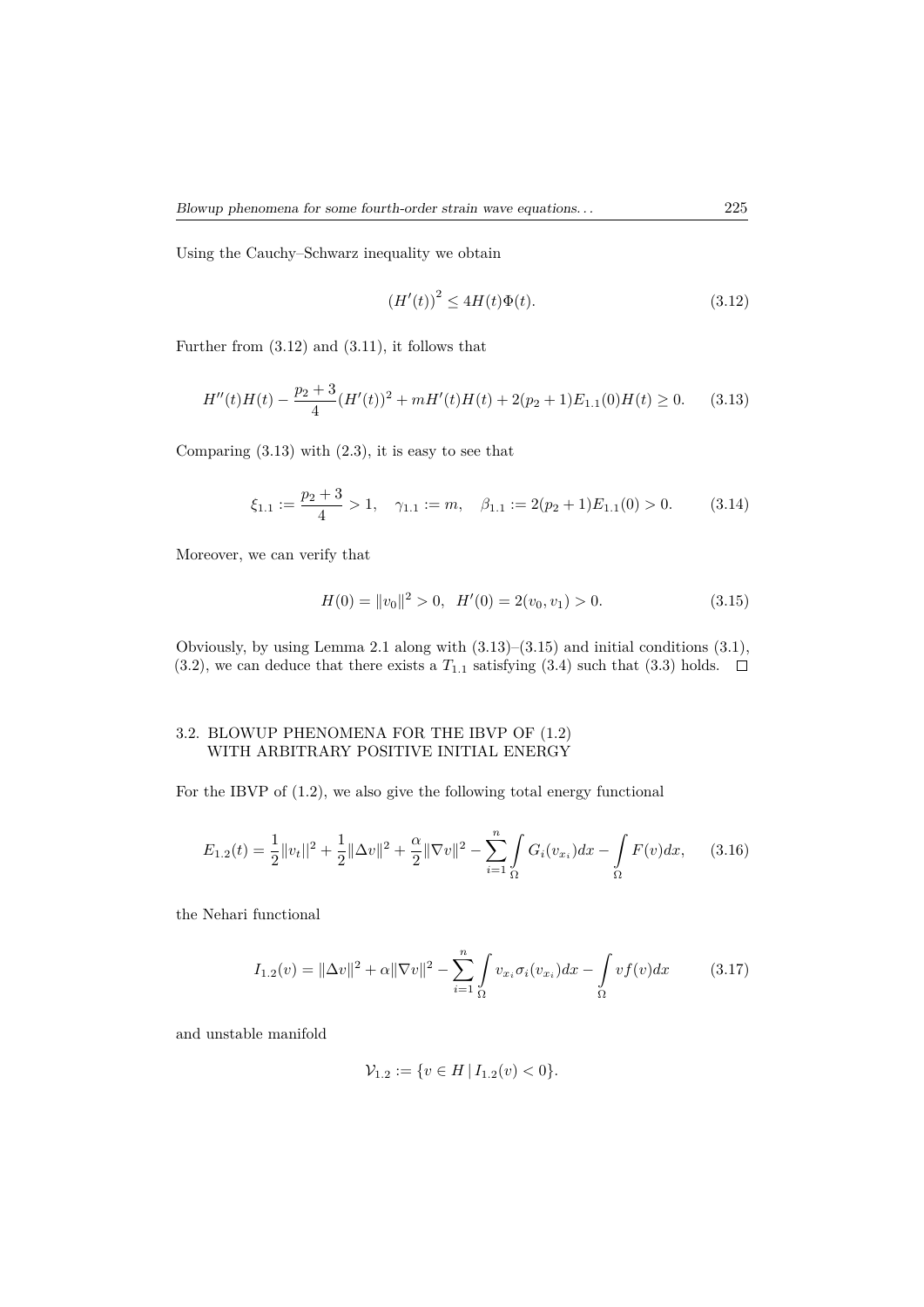From the process of constructing the differential inequality for blowup in Theorem 3.1, it can be found that the nonlinear strain term  $\sum_{i}^{n} \frac{\partial}{\partial x_i} \sigma_i(v_{x_i})$  in (1.1) is actually a bridge linking the auxiliary functions  $H(t)$  and  $\Phi(\overline{t})$ . By the same argument as Theorem 3.1, we can also get the finite time blowup result for the IBVP of (1.2) with an explicit upper bound estimate of blowup time, even if the structure of (1.2) contains both  $\sum_{i}^{n} \frac{\partial}{\partial x_i} \sigma_i(v_{x_i})$  and  $f(v)$ .

**Theorem 3.2.** *Let*  $v_0 \in H$ *,*  $v_1 \in L^2(\Omega)$ *,*  $(H_1)$  *and*  $(H_2)$  *hold. If* 

$$
\alpha := 2(v_0, v_1) - \frac{4}{p-1} ||v_0||^2 > 0
$$
\n(3.18)

*and*

$$
\alpha^2 > 8E_{1.2}(0) \|v_0\|^2 > 0 \tag{3.19}
$$

*with*  $p := \min\{p_1, p_2\}$ . Then there exists a time  $T_{1,2}$  which makes the solution of *the IBVP of* (1.2) *blow up in finite time, i.e.,*

$$
\lim_{t \to T_{1,2}} \|v(t)\|^2 = +\infty,
$$
\n(3.20)

*here*

$$
T_{1.2} \le \frac{1}{A_{1.2}} \|v_0\|_{\frac{1-p}{2}} \tag{3.21}
$$

*and*

$$
A_{1.2}^2 = \frac{(p-1)^2}{4} ||v_0||^{-p-3} (\alpha^2 - 8E_{1.2}(0) ||v_0||^2).
$$

*Proof.* We multiply both sides of  $(1.2)$  by *v* and integrate on  $\Omega$ , it follows that

$$
\langle v_{tt}, v \rangle + (v_t, v) + ||\Delta v||^2 - \sum_{i=1}^n \int_{\Omega} v_{x_i} \sigma_i(v_{x_i}) dx - \int_{\Omega} v f(v) dx = 0, \qquad (3.22)
$$

which together with (3.5), (3.6) and the definition of  $\Phi(t)$  gives that

$$
\frac{1}{2}H''(t) - \Phi(t) + \frac{1}{2}H'(t) + ||\Delta v||^2 = \sum_{i=1}^n \int_{\Omega} v_{x_i} \sigma_i(v_{x_i}) dx + \int_{\Omega} v f(v) dx.
$$
 (3.23)

Then integrating both sides of  $(1.2)$  by  $v_t$ , we have

$$
\frac{d}{dt}\left(\frac{1}{2}\Phi(t) + \frac{1}{2}||\Delta v||^2\right) + ||v_t||^2 = \frac{d}{dt}\left(\sum_{i=1}^n \int_{\Omega} G_i(v_{x_i})dx + \int_{\Omega} F(v)dx\right). \tag{3.24}
$$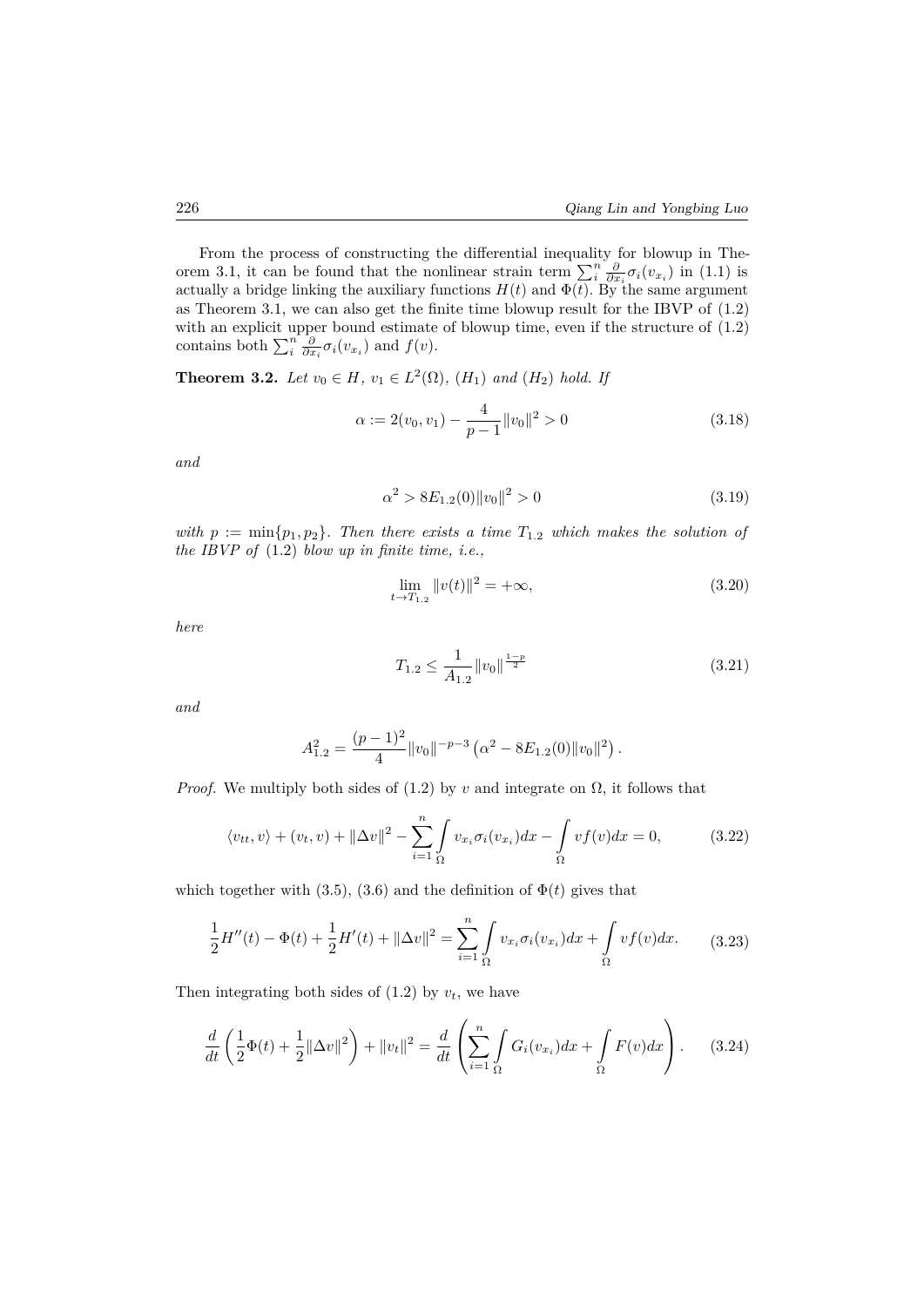Therefore, by  $(3.24)$  and conditions  $(H_1)$ ,  $(H_2)$ , we can derive

$$
\frac{1}{2}\Phi(t) + \frac{1}{2}||\Delta v||^{2} + \int_{0}^{t} ||v_{\tau}||^{2} d\tau - E_{1,2}(0)
$$
\n
$$
= \sum_{i=1}^{n} \int_{\Omega} G_{i}(v_{x_{i}}) dx + \int_{\Omega} F(v) dx
$$
\n
$$
\leq \frac{1}{p_{2}+1} \left( \sum_{i=1}^{n} \int_{\Omega} v_{x_{i}} \sigma_{i}(v_{x_{i}}) dx \right) + \frac{1}{p_{1}+1} \int_{\Omega} vf(v) dx
$$
\n
$$
\leq \frac{1}{p+1} \left( \sum_{i=1}^{n} \int_{\Omega} v_{x_{i}} \sigma_{i}(v_{x_{i}}) dx + \int_{\Omega} vf(v) dx \right),
$$
\n(3.25)

where  $p = \min\{p_1, p_2\}$ . Combining (3.25) and (3.23) to get

$$
\frac{1}{2}H''(t) + \frac{1}{2}H'(t) + (p+1)E_{1,2}(0) \ge \frac{p+3}{2}\Phi(t).
$$
\n(3.26)

Due to the Cauchy–Schwarz inequality (3.12), the above inequality becomes

$$
H''(t)H(t) - \frac{p+3}{4}(H'(t))^2 + H'(t)H(t) + 2(p+1)E_{1,2}(0)H(t) \ge 0.
$$
 (3.27)

Hence, we can utilize Lemma 2.1 in a same way to get

$$
\xi_{1,2} := \frac{p+3}{4} > 1, \quad \gamma_{1,2} := 1, \quad \beta_{1,2} := 2(p+1)E_{1,2}(0) > 0. \tag{3.28}
$$

Further, it follows Lemma 2.1,  $(3.27), (3.28)$  and initial conditions  $(3.18), (3.19)$  that there exists a  $T_{1,2}$  satisfying  $(3.21)$  such that  $(3.20)$  holds.  $\Box$ 

### 3.3. BLOWUP PHENOMENA FOR THE IBVP OF (1.3) WITH ARBITRARY POSITIVE INITIAL ENERGY

In this subsection, we begin to consider the strong damping  $\Delta v_t$  contained in the fourth-order strain equation. Different from the nonlinear strain wave equation with only linear weak damping  $v_t$ , if we still use  $\Phi(t) = ||v_t||^2$  and  $H(t) = ||v||^2$  as the auxiliary functions to prove the arbitrary positive initial energy blowup based on Lemma 2.1, then there will be a new term ( $\nabla v_t$ ,  $\nabla v$ ) caused by strong damping  $\Delta v_t$ that we cannot handle. In order to establish the arbitrary positive initial energy blowup theorem for the IBVP of  $(1.3)$ , we establish a new auxiliary function  $M(t)$  and choose the following differential inequality actually contained in Lemma 2.1.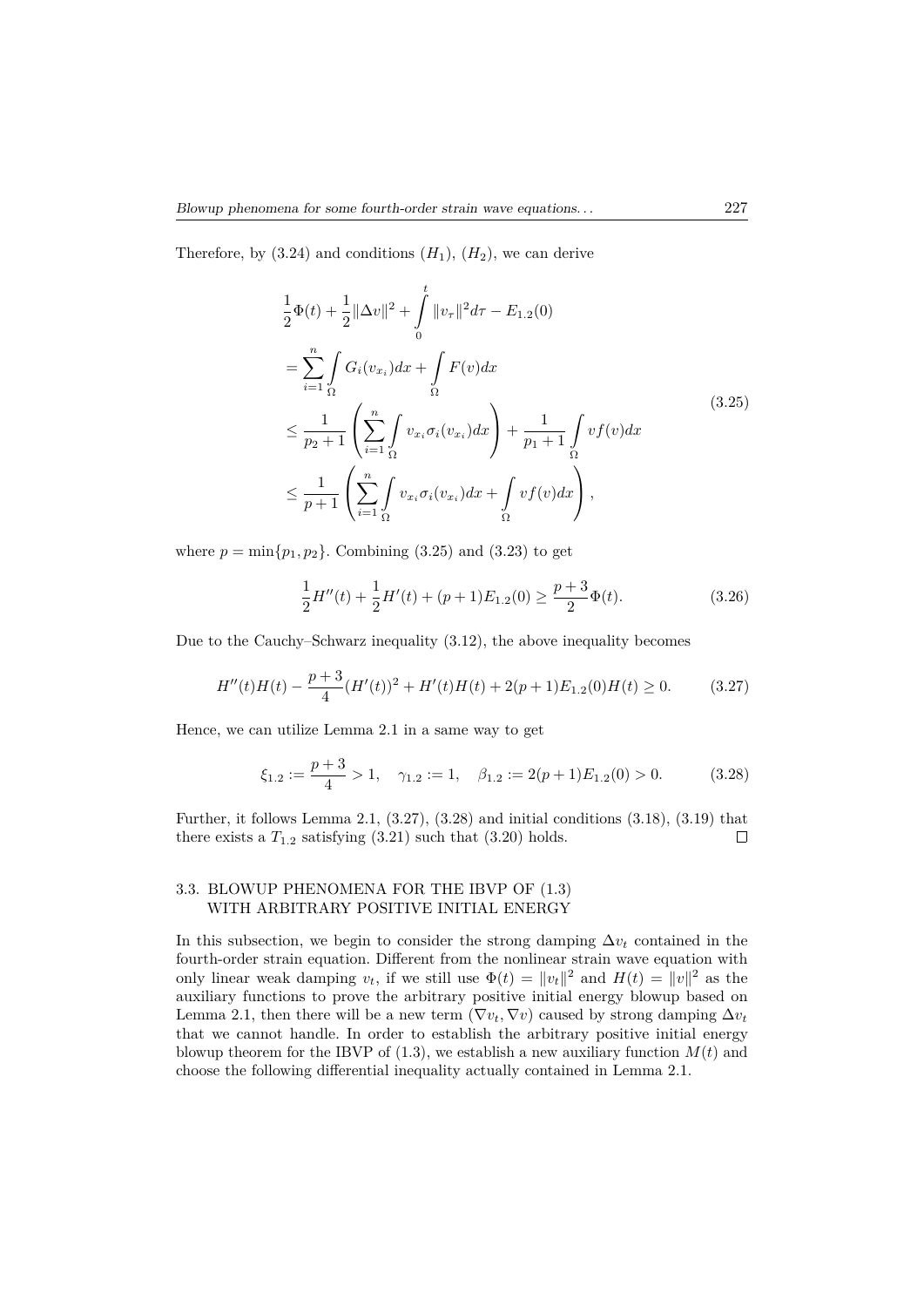**Lemma 3.3** ([10]). *Suppose that a positive, twice differentiable function*  $\psi(t)$  *satisfies the inequality*

$$
\psi''(t)\psi(t) - (1+\mu)(\psi'(t))^2 \ge 0, \quad t > 0,
$$
\n(3.29)

*where*  $\mu > 0$ *. If*  $\psi(0) > 0$  *and*  $\psi'(0) > 0$ *, then there exists*  $0 < t_1 \leq \frac{\psi(0)}{\mu \psi'(0)}$  *such that*  $\psi(t)$  *tends to*  $\infty$  *as*  $t \to t_1$ *.* 

Next, for the IBVP of (1.3), the energy functional is defined by

$$
E_{1.3}(t) := \frac{1}{2} ||v_t||^2 + \frac{1}{2} ||\Delta v||^2 + \frac{1}{2} ||\nabla v||^2 - \int_{\Omega} F(v) dx - \sum_{i=1}^{n} \int_{\Omega} G_i(v_{x_i}) dx, \quad (3.30)
$$

and the Nehari functional

$$
I_{1.3}(v) := \|\Delta v\|^2 + \|\nabla v\|^2 - \int_{\Omega} v f(v) dx - \sum_{i=1}^{n} \int_{\Omega} v_{x_i} \sigma_i(v_{x_i}) dx.
$$
 (3.31)

By a simple calculation, it follows that

$$
E_{1.3}(t) + \int_{0}^{t} \|\nabla v_{\tau}\|^{2} d\tau = E_{1.3}(0). \qquad (3.32)
$$

Besides, we give the following unstable set

$$
\mathcal{V}_{1.3} := \{ v \in H \, | \, I_{1.3}(v) < 0 \}.
$$

By the discussion similar to Lemma 6.1 in [11], we derive the following conclusion.

**Lemma 3.4** (Invariant set  $V_{1,3}$  for  $E_{1,3}(0) > 0$ ). Let *v* be the local solution to the IBVP of (1.3) with  $v_0 \in H$  and  $v_1 \in L^2(\Omega)$ ,  $f(v)$  and  $\sigma_i(v_{x_i})$  satisfy  $(H_1)$  and  $(H_2)$ , *respectively. Assume that*  $E_{1,3}(0) > 0$  *and* 

$$
\|\nabla v_0\|^2 + 2(v_0, v_1) > \frac{2(C+1)(p+1)}{C(p-1)} E_{1.3}(0),\tag{3.33}
$$

*then*  $V_{1,3}$  *is a invariant set provided*  $v_0 \in V_{1,3}$ *. Here*  $p = \min\{p_1, p_2\} > 1$  *and C denote the constant in Poincaré inequality*

$$
\|\nabla v\|^2 \ge C\|v\|^2. \tag{3.34}
$$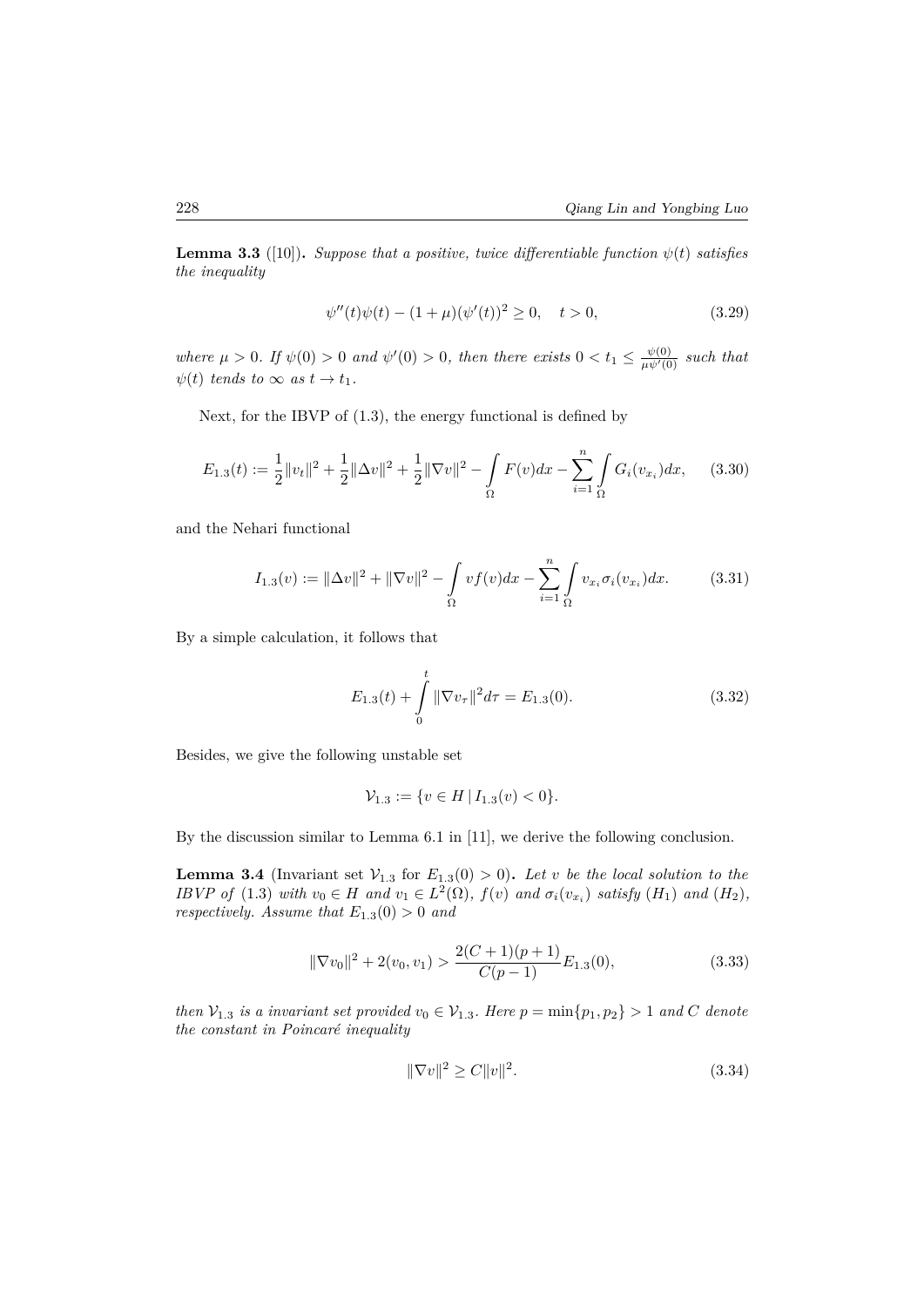*Proof.* Let *T* be the maximal interval of existence time for *v*. Arguing by contradiction, we assume that there exists a first time  $\bar{t} \in (0, T]$  such that

$$
I_{1.3}(v(\bar{t})) = 0 \tag{3.35}
$$

and

$$
I_{1.3}(v(t)) < 0, \quad t \in [0, \bar{t}).\tag{3.36}
$$

Integrating both sides of  $(1.3)$  by *v* with respect to  $\Omega$ , we derive

$$
\langle v_{tt}, v \rangle + (\nabla v_t, \nabla v) + ||\Delta v||^2 + ||\nabla v||^2 - \sum_{i=1}^n \int_{\Omega} v_{x_i} \sigma_i(v_{x_i}) dx - \int_{\Omega} v f(v) dx = 0.
$$
 (3.37)

Then we define the auxiliary function

$$
y(t) := \|\nabla v\|^2 + 2(v, v_t).
$$

From (3.31) and (3.37), we gain

$$
y'(t) = 2(\nabla v, \nabla v_t) + 2\langle v_{tt}, v \rangle + 2\|v_t\|^2 = 2\|v_t\|^2 - 2I_{1,3}(v). \tag{3.38}
$$

Moreover, by (3.36) we have  $y'(t) > 0$  on the interval  $[0, \bar{t})$ , which implies that  $y(t)$  is a strictly increasing function. Hence

$$
\|\nabla v\|^2 + 2(v, v_t) \ge \|\nabla v_0\|^2 + 2(v_0, v_1), \quad t \in [0, \bar{t}).
$$

From  $(3.33)$  and the continuity of  $y(t)$  in  $t$ , it yields

$$
\|\nabla v(\bar{t})\|^2 + 2(v(\bar{t}), v_t(\bar{t})) > \frac{2(C+1)(p+1)}{C(p-1)} E_{1.3}(0), \quad t \in [0, \bar{t}).
$$
 (3.39)

Recalling  $(3.32)$ ,  $(3.30)$ ,  $(3.31)$  and conditions  $(H_1)$ ,  $(H_2)$ , it gives

$$
E_{1.3}(0) \ge E_{1.3}(t)
$$
  
\n
$$
= \frac{1}{2} ||v_t||^2 + \frac{1}{2} (||\Delta v||^2 + ||\nabla v||^2)
$$
  
\n
$$
- \int_{\Omega} F(v) dx - \sum_{i=1}^n \int_{\Omega} G_i(v_{x_i}) dx
$$
  
\n
$$
\ge \frac{1}{2} ||v_t||^2 + \frac{1}{2} (||\Delta v||^2 + ||\nabla v||^2)
$$
  
\n
$$
- \frac{1}{p+1} \left( \int_{\Omega} v f(v) dx + \sum_{i=1}^n \int_{\Omega} v_{x_i} \sigma_i(v_{x_i}) dx \right)
$$
  
\n
$$
= \frac{1}{2} ||v_t||^2 + \frac{p-1}{2(p+1)} (||\Delta v||^2 + ||\nabla v||^2) + \frac{1}{p+1} I_{1.3}(v),
$$
 (3.40)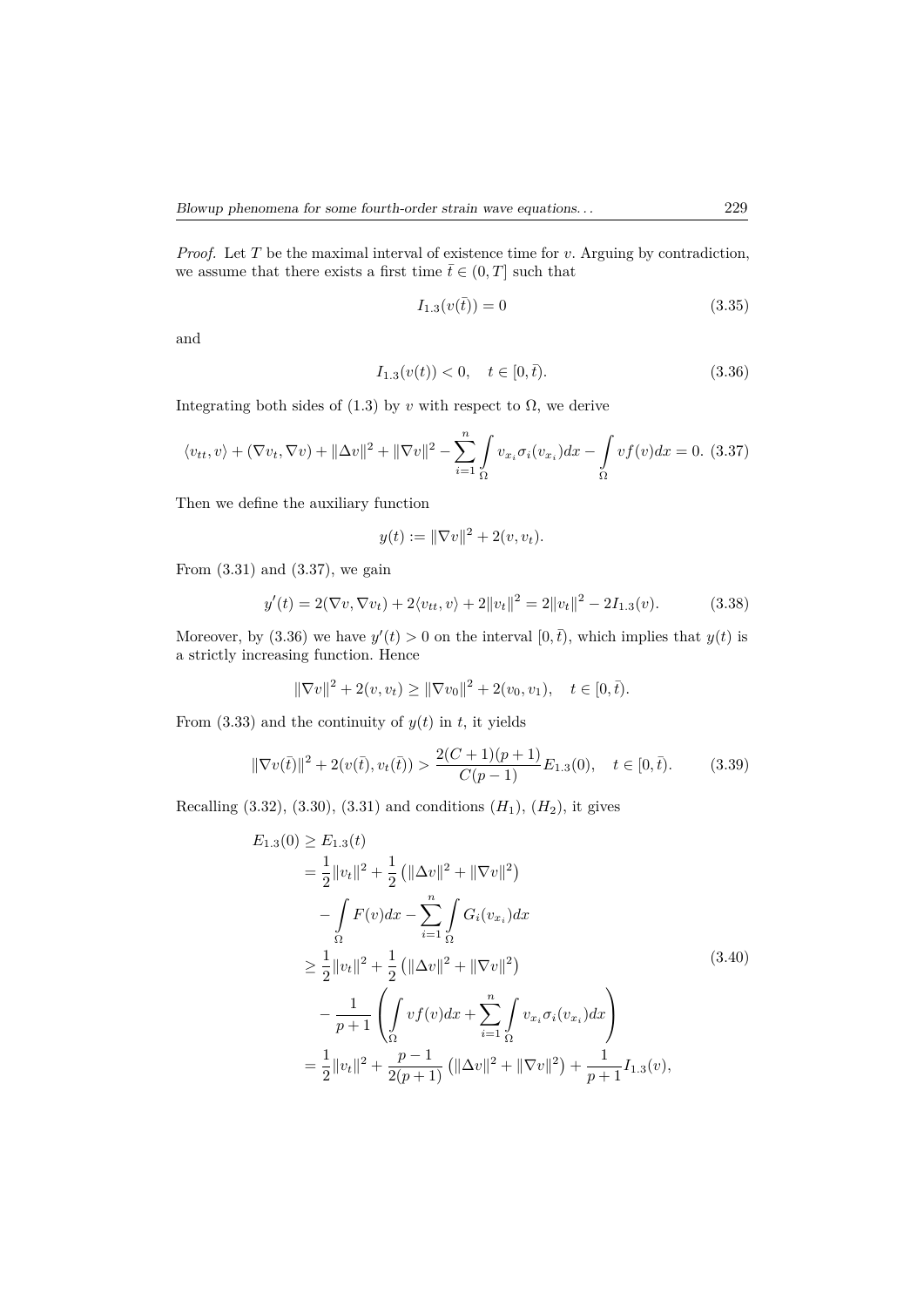which along with (3.35), (3.34) and the Cauchy–Schwarz inequality yields

$$
E_{1.3}(0) \geq E_{1.3}(\bar{t})
$$
  
\n
$$
\geq \frac{1}{2} ||v_t(\bar{t})||^2 + \frac{p-1}{2(p+1)} ||\nabla v(\bar{t})||^2
$$
  
\n
$$
\geq \frac{C(p-1)}{2(C+1)(p+1)} ||v_t(\bar{t})||^2 + \frac{C(p-1)}{2(C+1)(p+1)} ||\nabla v(\bar{t})||^2
$$
  
\n
$$
+ \frac{p-1}{2(C+1)(p+1)} ||\nabla v(\bar{t})||^2
$$
  
\n
$$
\geq \frac{C(p-1)}{2(C+1)(p+1)} ||v_t(\bar{t})||^2 + \frac{C(p-1)}{2(C+1)(p+1)} ||\nabla v(\bar{t})||^2
$$
  
\n
$$
+ \frac{C(p-1)}{2(C+1)(p+1)} ||v(\bar{t})||^2
$$
  
\n
$$
\geq \frac{C(p-1)}{2(C+1)(p+1)} (||\nabla v(\bar{t})||^2 + 2(v(\bar{t}), v_t(\bar{t}))).
$$
\n(11)

Obviously, (3.41) contradicts (3.39). This proves the invariance of  $V_{1,3}$  for arbitrary positive initial energy case  $E_{1,3}(0) > 0$ . positive initial energy case  $E_{1.3}(0) > 0$ .

**Theorem 3.5.** *Let*  $v_0 \in H$ *,*  $v_1 \in L^2(\Omega)$ *,*  $f(v)$  *and*  $\sigma_i(v_{x_i})$  *satisfy assumptions*  $(H_1)$ *and*  $(H_2)$ *. Suppose that*  $v_0 \in V_{1,3}$ *,*  $E_{1,3}(0) > 0$ *,*  $(v_0, v_1) > 0$  *and* (3.33) *holds, then the IBVP of* (1.3) *admits a blowup solution with the maximum existence time*

$$
T_{1.3} \le \frac{2(C+1)\|v_0\|^2 + 2(C+1)T_0\|\nabla v_0\|^2}{(p-1)(v_0, v_1)}.
$$
\n(3.42)

*Proof.* Arguing by contradiction, assume that the solution  $v(t)$  of (1.3) exists globally, i.e., the maximum existence time  $T = \infty$ . Let

$$
M(t) := ||v||^2 + \int_0^t ||\nabla v||^2 d\tau + (T_0 - t) ||\nabla v_0||^2, \quad t \in [0, T_0].
$$
 (3.43)

Obviously, for any  $t \in [0, T_0]$  we have  $M(t) > 0$ . Due to the continuity of  $M(t)$  in  $t$ , we can see that there exists a constant  $\epsilon > 0$  such that

$$
M(t) \ge \epsilon, \quad t \in [0, T_0]. \tag{3.44}
$$

By a simple calculation, it follows that

$$
M'(t) = 2(v, v_t) + ||\nabla v||^2 - ||\nabla v_0||^2
$$
  
= 2(v, v\_t) + 2  $\int_0^t \int_{\Omega} \nabla v_\tau \nabla v dx d\tau$ ,  $t \in [0, T_0].$  (3.45)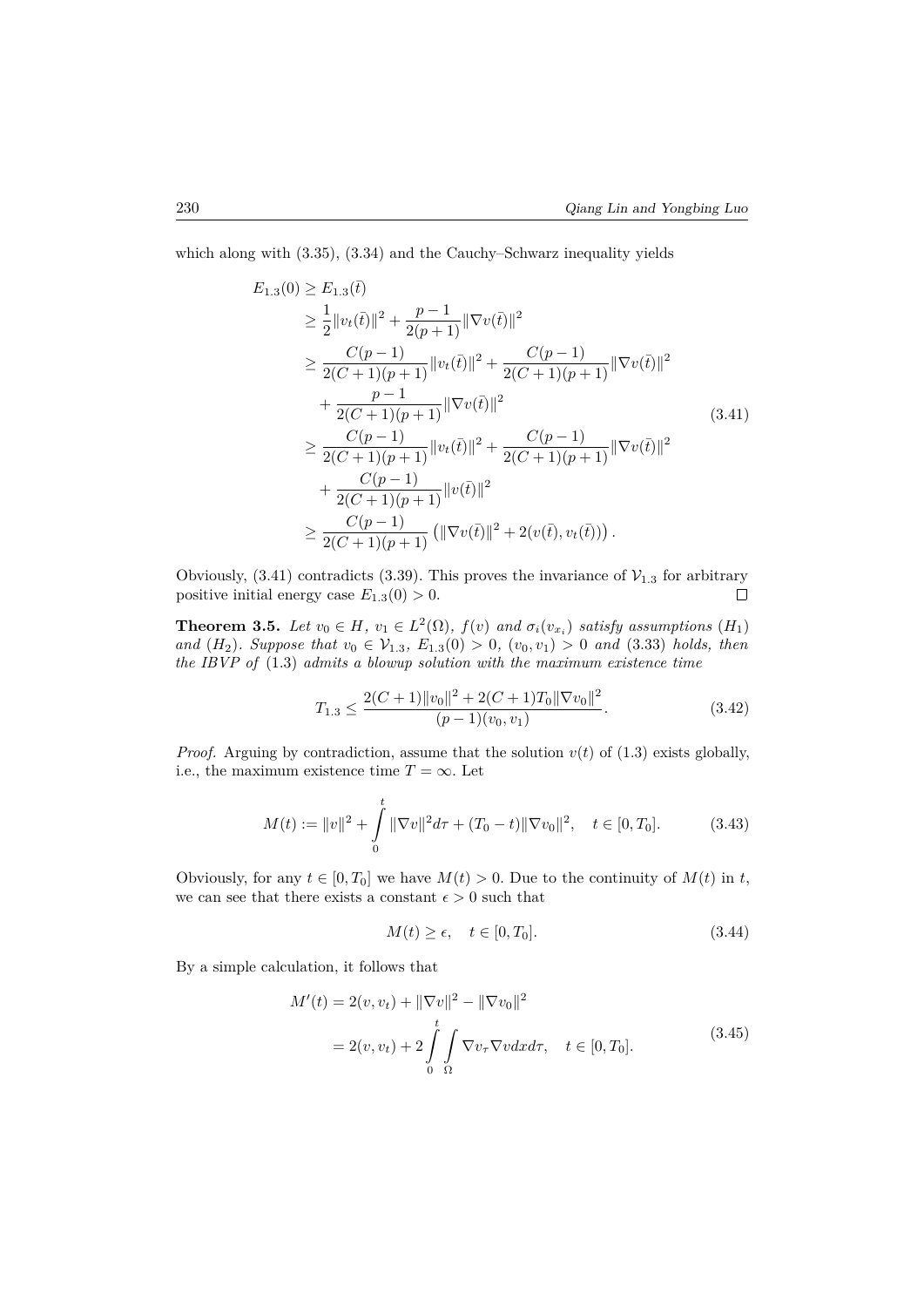According to  $(3.45)$ ,  $(3.31)$  and  $(3.37)$ , we have

$$
M''(t) = 2(\nabla v_t, \nabla v) + 2\langle v_{tt}, v \rangle + 2\|v_t\|^2 = 2\|v_t\|^2 - 2I_{1,3}(v), \quad t \in [0, T_0]. \tag{3.46}
$$

Through elementary calculation and the Cauchy–Schwarz inequality, we show the following identities

$$
\left(M'(t)\right)^2 = 4\left((v_t, v)^2 + 2(v_t, v)\int\limits_0^t \int\limits_{\Omega} \nabla v_\tau \nabla v dx d\tau\right) + 4\left(\int\limits_0^t \int\limits_{\Omega} \nabla v_\tau \nabla v dx d\tau\right)^2.
$$
\n(3.47)

Using the Cauchy–Schwarz inequality, it yields

$$
\left(\int_{0}^{t} \int_{\Omega} \nabla v_{\tau} \nabla v dx d\tau\right)^{2} \leq \int_{0}^{t} \|\nabla v_{\tau}\| d\tau \int_{0}^{t} \|\nabla v\| d\tau
$$

and

$$
2(v_t, v) \int_{0}^{t} \int_{\Omega} \nabla v_{\tau} \nabla v dx d\tau \leq 2||v_t|| ||v|| \left( \int_{0}^{t} ||\nabla v_{\tau}||^2 d\tau \right)^{\frac{1}{2}} \left( \int_{0}^{t} ||\nabla v||^2 d\tau \right)^{\frac{1}{2}}
$$
  

$$
\leq ||v_t||^2 \int_{0}^{t} ||\nabla v||^2 d\tau + ||v||^2 \int_{0}^{t} ||\nabla v_{\tau}||^2 d\tau.
$$

Hence, by the above inequalities, (3.47) becomes

$$
(M'(t))^{2} = 4\left(\|v_{t}\|^{2} + \int_{0}^{t} \|\nabla v_{\tau}\|^{2} d\tau\right) \left(\|v\|^{2} + \int_{0}^{t} \|\nabla v\|^{2} d\tau\right)
$$
  

$$
\leq 4M(t)\left(\|v_{\tau}\|^{2} + \int_{0}^{t} \|\nabla v_{\tau}\|^{2} d\tau\right).
$$
 (3.48)

Then from  $(3.46)$  and  $(3.48)$ , we have

$$
M''(t)M(t) - \frac{\lambda + 3}{4} (M'(t))^2
$$
  
\n
$$
\geq M(t) \left( M''(t) - (\lambda + 3) \left( ||v_t||^2 + \int_0^t ||\nabla v_\tau||^2 d\tau \right) \right)
$$
  
\n
$$
\geq M(t) \left( -(\lambda + 1) ||v_t||^2 - 2I_{1,3}(v) - (\lambda + 3) \int_0^t ||\nabla v_\tau||^2 d\tau \right).
$$
\n(3.49)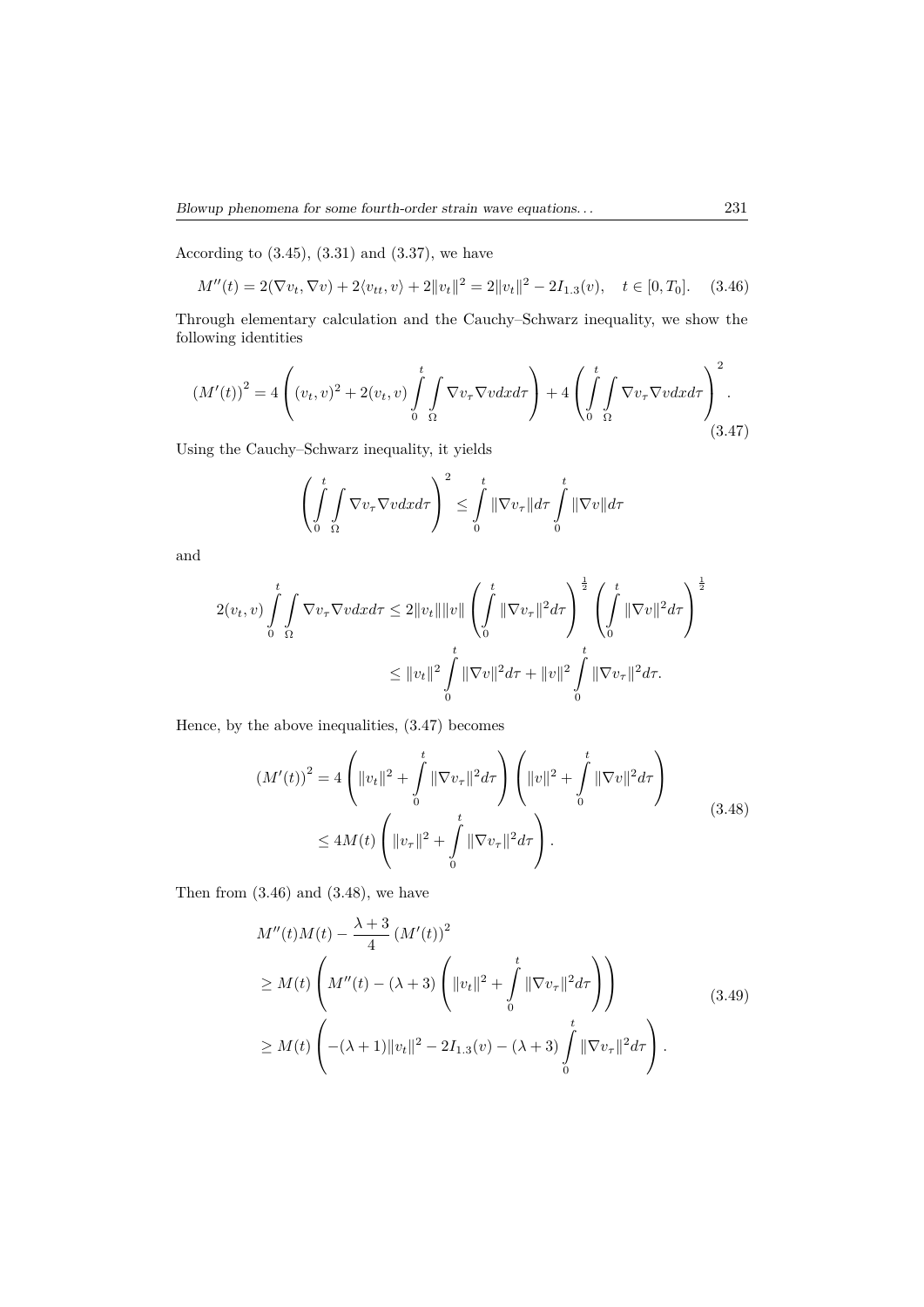If we set

$$
\rho(t) := -(\lambda + 1) \|v_t\|^2 - 2I_{1.3}(v) - (\lambda + 3) \int_0^t \|\nabla v_\tau\|^2 d\tau,
$$
\n(3.50)

then by (3.40) and the Cauchy–Schwarz inequality, it follows that

$$
\rho(t) \ge (p - \lambda) ||v_t||^2 + (p - 1) (||\Delta v||^2 + ||\nabla v||^2)
$$
  
\n
$$
- 2(p + 1)E_{1,3}(0) + (2p - \lambda - 1) \int_0^t ||\nabla v_\tau||^2 d\tau
$$
  
\n
$$
\ge (p - \lambda) ||v_t||^2 + \frac{2(p - \lambda)}{C} ||\nabla v||^2 + \frac{(p - 1)C - 2(p - \lambda)}{C} ||\nabla v||^2
$$
  
\n
$$
- 2(p + 1)E_{1,3}(0) + (2p - \lambda - 1) \int_0^t ||\nabla v_\tau||^2 d\tau
$$
  
\n
$$
\ge (p - \lambda) ||v_t||^2 + 2(p - \lambda) ||v||^2 + \frac{(p - 1)C - 2(p - \lambda)}{C} ||\nabla v||^2
$$
  
\n
$$
- 2(p + 1)E_{1,3}(0) + (2p - \lambda - 1) \int_0^t ||\nabla v_\tau||^2 d\tau
$$
  
\n
$$
\ge (p - \lambda) (||v_t||^2 + 2||v||^2) + \frac{(p - 1)C - 2(p - \lambda)}{C} ||\nabla v||^2
$$
  
\n
$$
- 2(p + 1)E_{1,3}(0) + (2p - \lambda - 1) \int_0^t ||\nabla v_\tau||^2 d\tau
$$
  
\n
$$
\ge (p - \lambda) (||v||^2 + 2(v_t, v)) + \frac{(p - 1)C - 2(p - \lambda)}{C} ||\nabla v||^2
$$
  
\n
$$
- 2(p + 1)E_{1,3}(0) + (2p - \lambda - 1) \int_0^t ||\nabla v_\tau||^2 d\tau.
$$

Here  $p > 1$  and  $\lambda := \frac{C+p}{C+1} \in (1, p)$ , this implies  $2p - \lambda - 1 > 0$ . Then by (3.51) and the monotonically increasing of  $\{t \mapsto ||\nabla v||^2 + 2(v, v_t)\}$  since  $I_{1,3}(0) < 0$ , we gain

$$
\rho(t) \ge \frac{C(p-1)}{C+1} \left( 2(v_t, v) + ||\nabla v||^2 \right) - 2(p+1) E_{1,3}(0)
$$
  
\n
$$
\ge \frac{C(p-1)}{C+1} \left( 2(v_1, v_0) + ||\nabla v_0||^2 \right) - 2(p+1) E_{1,3}(0)
$$
  
\n=:  $\varrho$ . (3.52)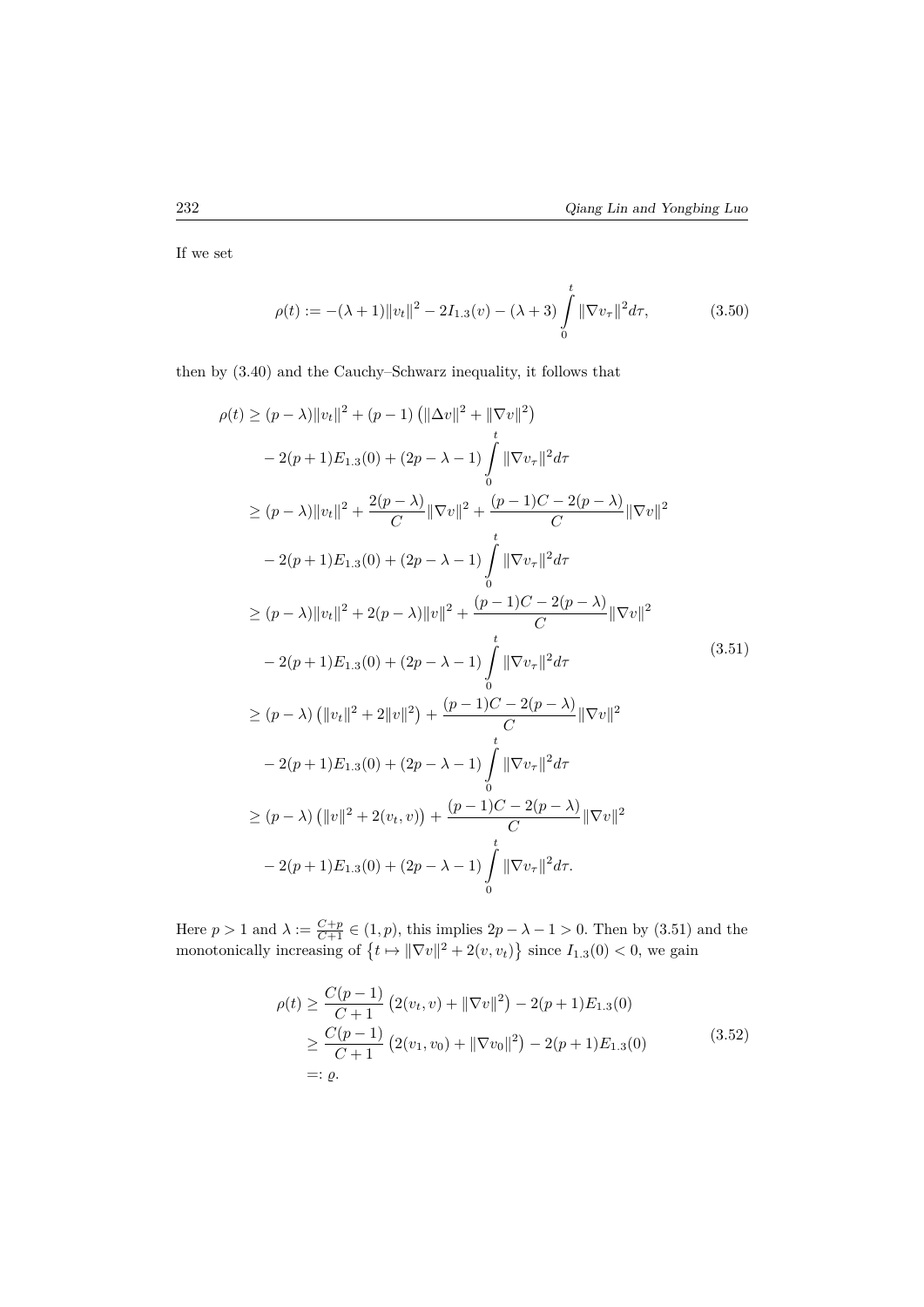Further by (3.33) we derive

$$
\rho(t) \ge \varrho > 0. \tag{3.53}
$$

Hence, from (3.49), (3.44) and (3.33), we arrive at

$$
M''(t)M(t) - \left(1 + \frac{p-1}{4C+4}\right)(M'(t))^2 \ge \epsilon \varrho > 0, \quad t \in [0, T_0], \tag{3.54}
$$

where  $p = \min\{p_1, p_2\} > 1$ . Since  $(v_0, v_1) > 0$ , we have

$$
M(0) = ||v_0||^2 + T_0 ||\nabla v_0||^2 > 0
$$
\n(3.55)

and

$$
M'(0) = 2(v_0, v_1) > 0. \tag{3.56}
$$

Obviously, by Lemma 3.3 along with  $(3.54)$ – $(3.56)$ , it implies that there exists a  $T_{1.3} > 0$ such that (3.42) holds and

$$
\lim_{t \to T_{1.3}} M(t) = \infty.
$$

This completes the proof.

## 3.4. BLOWUP PHENOMENA FOR THE IBVP OF (1.4) WITH ARBITRARY POSITIVE INITIAL ENERGY

For the IBVP of (1.4), we define the energy functional of the form

$$
E_{1.4}(t) := \frac{1}{2} ||v_t||^2 + \frac{1}{2} ||\Delta v||^2 + \frac{1}{2} ||\nabla v||^2 - \int_{\Omega} F(v) dx - \sum_{i=1}^{n} \int_{\Omega} G_i(v_{x_i}) dx, \quad (3.57)
$$

the Nehari functional

$$
I_{1.4}(v) := \|\Delta v\|^2 + \|\nabla v\|^2 - \int_{\Omega} v f(v) dx - \sum_{i=1}^{n} \int_{\Omega} v_{xi} \sigma_i(v_{xi}) dx.
$$
 (3.58)

The unstable set  $\mathcal{V}_{1,4}$  is given by

$$
\mathcal{V}_{1.4} := \{ v \in H \, | \, I_{1.4}(v) < 0 \}.
$$

As shown in [11, Theorem 6.2], the blow-up result of the solution for (1.4) at arbitrary positive initial energy level has been proved. Next we shall estimate the upper bound of the blow-up time based on the established conclusion in [11].

 $\Box$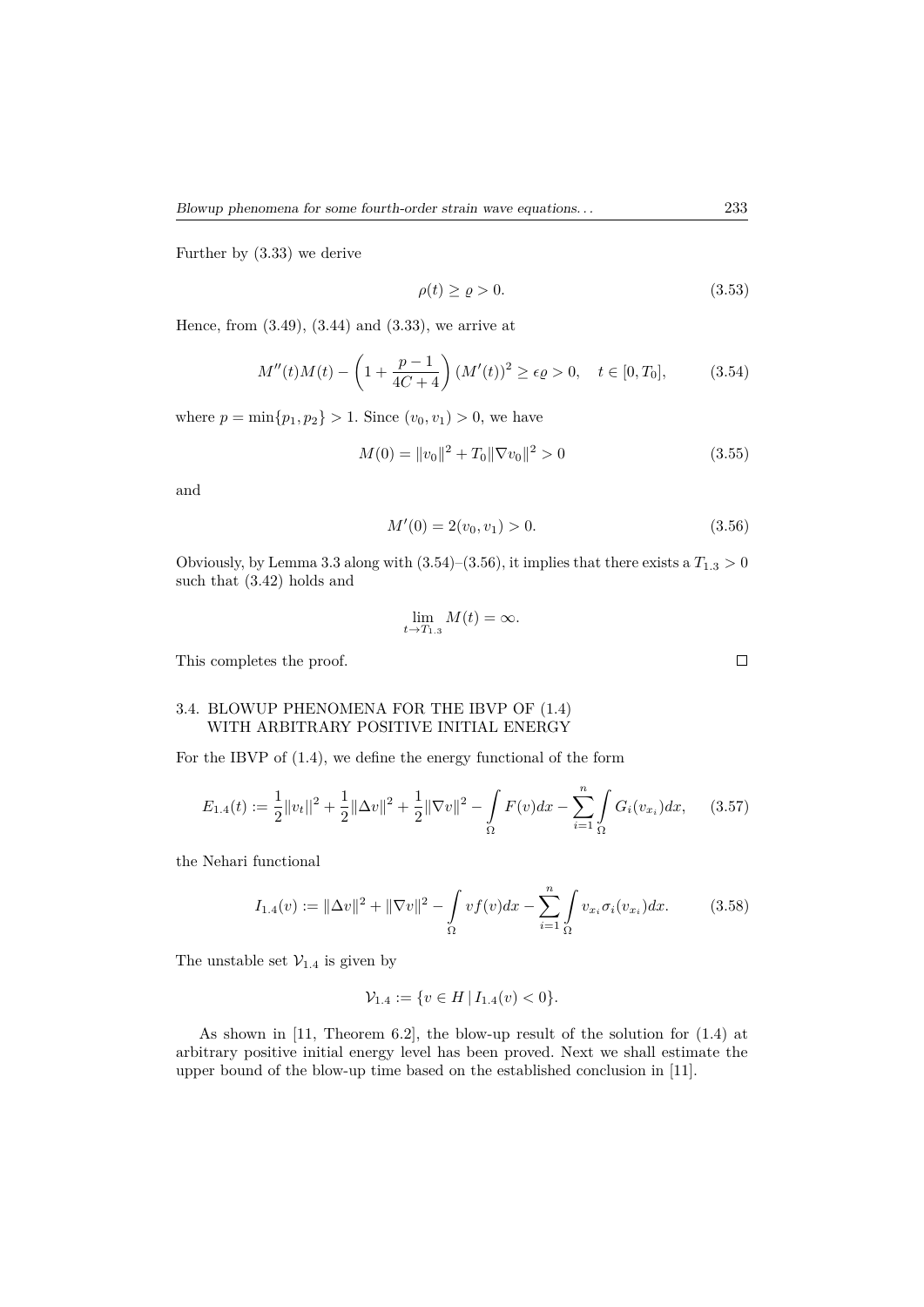**Theorem 3.6.** *Let*  $v_0 \in H$ *,*  $v_1 \in L^2(\Omega)$ *,*  $(H_1)$  *and*  $(H_2)$  *hold. Assume that*  $v_0 \in V_{1.4}$ *,*  $E_{1.4}(0) > 0, (v_0, v_1) > 0, r = 1$  *and* 

$$
\|\nabla v_0\|^2 + \|v_0\|^2 + 2(v_0, v_1) > \frac{2(C+1)(p+1)}{C(p-1)} E_{1.4}(0).
$$

*Then there exists a T*1*.*<sup>4</sup> *as*

$$
T_{1.4} \le \frac{2(C+1)(T_0+1)\|v_0\|^2 + 2(C+1)T_0\|\nabla v_0\|^2}{(p-1)(v_0, v_1)}
$$
(3.59)

*such that the solution to the IBVP of* (1.4) *blows up in finite time. Here C and p are same as that in Lemma 3.4.*

*Proof.* As shown in [11, Theorem 6.2], the authors constructed the following differential inequality

$$
B''(t)B(t) - \left(1 + \frac{p-1}{2C+4}\right)(B'(t))^2 > 0\tag{3.60}
$$

to prove the blowup solution of (1.4) with  $r = 1$  and  $E_{1.4}(0) > 0$ , where C is an embedded constant shown in  $(3.34)$ ,  $p > 1$  is same as that in Theorem 3.5. However, in order to facilitate the comparison of the upper bounds of blowup time for different models in subsequent Section 3.6, it is necessary to recalculate the coefficient in (3.60). With regards to this, we replace  $C+2$  in (6.6) with  $C+1$  in the proof of [11, Lemma 6.1] (the invariance of set  $V_{1.4}$  for  $E_{1.4}(0) > 0$ ). Then in the proof of [11, Theorem 6.5],  $\lambda := p - \frac{C(p-1)}{C+2}$  should be changed to  $\lambda := p - \frac{C(p-1)}{C+1}$ . In this way, we shall derive the second order differential inequality

$$
B''(t)B(t) - \left(1 + \frac{p-1}{4C+4}\right)(B'(t))^2 > 0.
$$
\n(3.61)

Moreover, the auxiliary function in (3.61) is as follows

$$
B(t) := ||v||^2 + \int_0^t (||\nabla v(\tau)||^2 + ||v(\tau)||^2) d\tau + (T_0 - t) (||\nabla v_0||^2 + ||v_0||^2)
$$

same as  $(3.60)$  for  $t \in [0, T_0]$ . Naturally, we can deduce that

$$
B(t) > 0, \quad t \in [0, T_0].
$$
\n(3.62)

By a direct calculation, it gives

$$
B'(t) = 2(v, v_t) + (\|\nabla v\|^2 + \|v\|^2) - (\|\nabla v_0\|^2 + \|v_0\|^2), \quad t \in [0, T_0].
$$

Then by  $(3.62)$  and the fact that  $(v_0, v_1) > 0$ , we have  $B(0) > 0$  and  $B'(0) > 0$ . Together with Lemma 3.3 and (3.61), it follows that there exists a  $T_{1,4} > 0$  such that (3.59) holds and

$$
\lim_{t \to T_{1.4}} B(t) = \infty,
$$

which completes the proof.

 $\Box$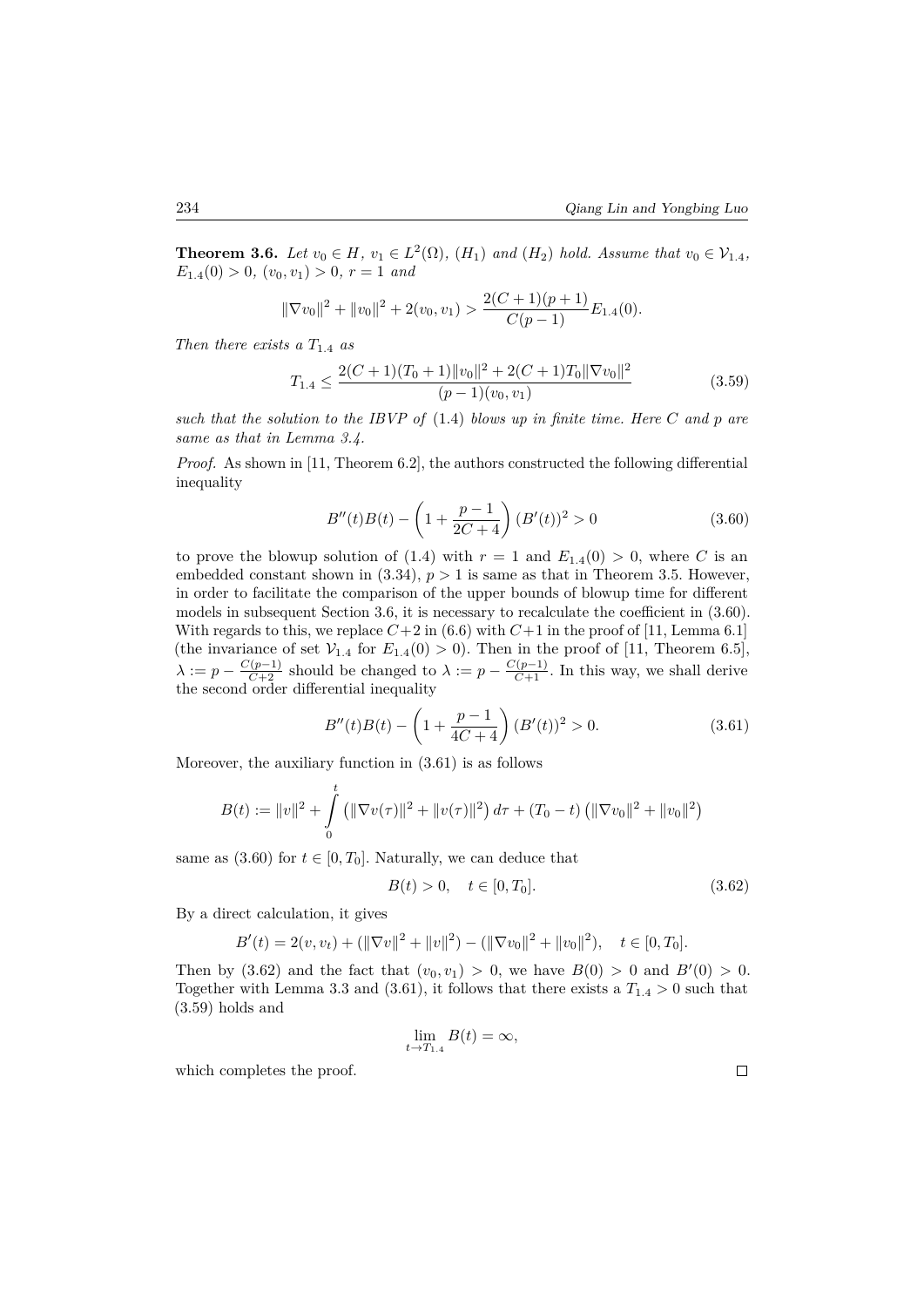#### 3.5. COROLLARY

In fact, the blowup theory in Lemma 3.3 not only can be used to the fourth-order strain wave equation with  $\Delta v_t$ , but also the fourth-order nonlinear strain wave equation (1.2) with only linear weak damping *vt*. The key is to derive an second-order differential inequality consistent with the form of (3.29) shown in Lemma 3.3 by using the classical concavity function method. We illustrate this with the following corollary.

**Corollary 3.7.** *For the IBVP of*  $(1.2)$  *with*  $\alpha = 1$  *and* 

$$
v_0 \in \mathcal{V}_{1.2}, \ E_{1.2}(0) > 0, \ (v_0, v_1) > 0.
$$

*Let*

$$
\eta(t) := \|v\|^2 + \int_0^t \|v\|^2 d\tau + (T_0 - t) \|v_0\|^2, \quad t \in [0, T_0],
$$

*it gives*

$$
\eta'(t) := 2(v, v_t) + ||v||^2 - ||v_0||^2, \quad t \in [0, T_0].
$$

*Replacing M*(*t*) *in Theorem 3.5 by η*(*t*) *and repeating the discussion similar to the proof of Theorem 3.5, we can also easily get the following differential inequality*

$$
\eta''(t)\eta(t) - \left(1 + \frac{p-1}{4C+4}\right) (\eta'(t))^2 > 0, \ \ t \in [0, T_0],\tag{3.63}
$$

*where*  $p = \min\{p_1, p_2\} > 1$ , *C is same as that in* (3.34)*. Notice that* 

$$
\eta(0) = ||v_0||^2 + T||v_0||^2 > 0, \quad \eta'(0) = 2(v_0, v_1) > 0.
$$
\n(3.64)

*By adopting Lemma 3.3 together with* (3.63) *and* (3.64)*, it follows that there exists*  $a \ 0 < T_* \leq T_0$  *such that* 

$$
\lim_{t \to T_*} \eta(t) = \infty,
$$

*moreover,*

$$
T_* \le \frac{2(C+1)(1+T_0)\|v_0\|^2}{(p-1)(v_0, v_1)}.\tag{3.65}
$$

## 3.6. EFFECTS OF THE DISSIPATIVE TERMS ON ARBITRARY POSITIVE INITIAL ENERGY BLOWUP

In the present subsection, we shall reveal the influence mechanism of the linear weak damping  $v_t$  and strong damping  $\Delta v_t$  on the arbitrary positive initial energy blowup. We discuss this issue by comparing the upper bound of blowup time. In general, the larger the upper bound of blowup time, the less likely it is that the blowup will occur.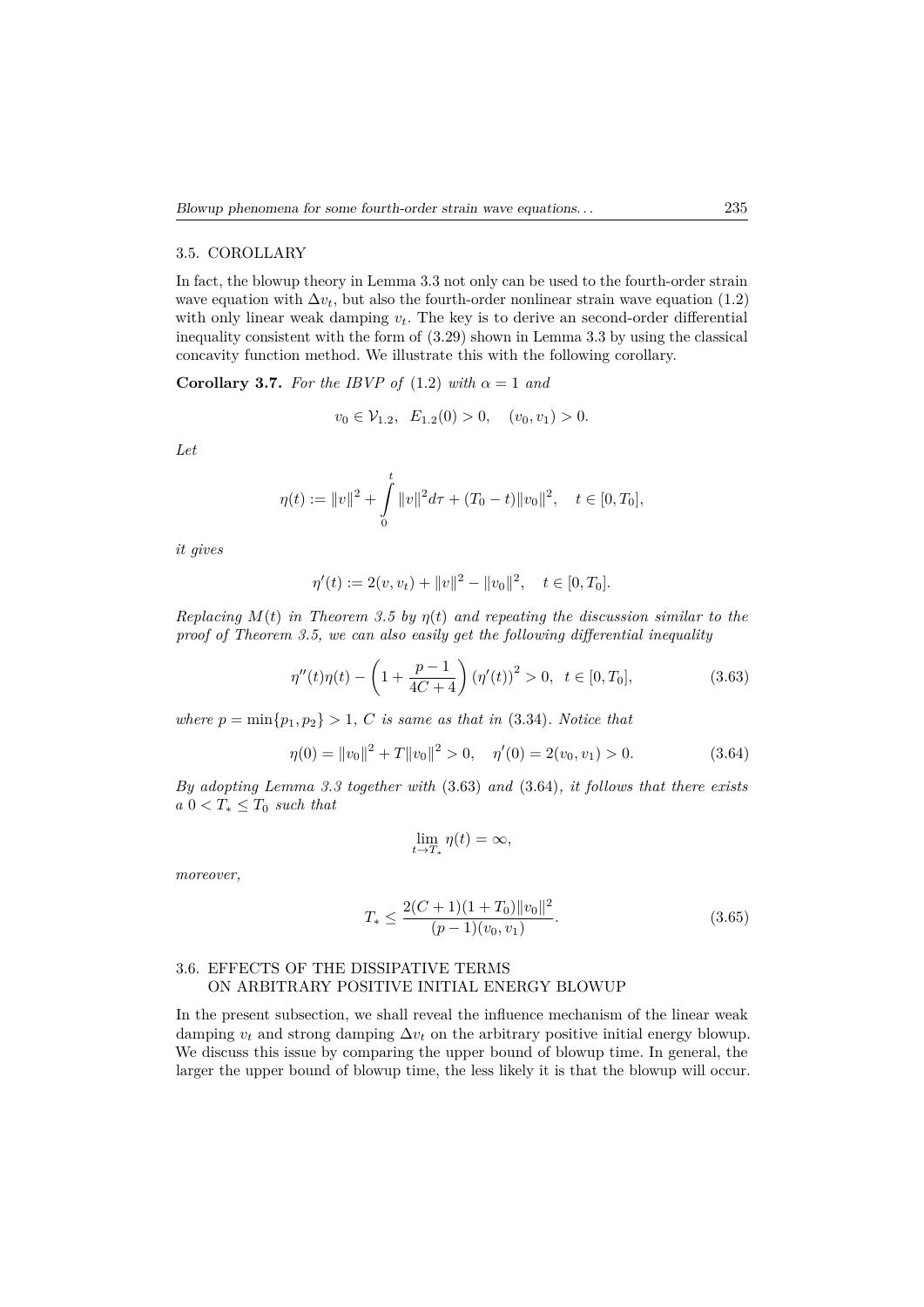3.6.1. Effect of linear weak damping  $v_t$  on arbitrary positive initial energy blowup

In order to compare the upper bounds of the arbitrary initial energy blowup time, we need to keep a single variable term  $v_t$ . Hence, we can consider the upper bounds of blowup time  $T_{1,3}$  and  $T_{1,4}$ . In addition, we need to control the IBVP of (1.3) to have the same initial value as the IBVP of (1.4). By observing the initial conditions involved in Theorem 3.5 and Theorem 3.6, we can judge that this is easily achieved.

Through a simple comparison, we find that

$$
\frac{2(C+1) \left( \|v_0\|^2 + T_0 \|\nabla v_0\|^2 \right)}{(p-1)(v_0, v_1)} \leq \frac{2(C+1) \left( (1+T_0) \|v_0\|^2 + T_0 \|\nabla v_0\|^2 \right)}{(p-1)(v_0, v_1)}.
$$
  
the upper bound of  $T_{1.3}$ , (1.3) with  $\Delta v_t$  the upper bound of  $T_{1.4}$ , (1.4) with  $\Delta v_t$  and  $v_t$ 

Obviously, the upper bound of  $T_{1,3}$  is less than the upper bound of  $T_{1,4}$ . Therefore, we can draw a conclusion that weak damping  $v_t$  makes the blowup time longer. In other words, it is helpful for the global existence of solution.

3.6.2. Effect of linear strong damping  $\Delta v_t$  on arbitrary positive initial energy blowup To investigate the effect of strong damping on arbitrary positive initial blowup, we keep the other structures in the equation except  $\Delta v_t$  consistent. Therefore, we choose the upper bound of the arbitrary positive initial energy blowup time corresponding to Equation (1.2) with  $\alpha = 1$  and Equation (1.4) for comparison, i.e., (3.59) and (3.65). Obviously, when the IBVP of  $(1.2)$  has the same initial data as the IBVP of  $(1.4)$ , the following inequality

$$
\underbrace{\frac{2(C+1)(1+T_0)\|v_0\|^2}{(p-1)(v_0, v_1)}}_{\text{the upper bound of } T_*, \text{ without } \Delta v_t} < \underbrace{\frac{2(C+1)(1+T_0)\|v_0\|^2 + 2(C+1)T_0\|\nabla v_0\|^2}{(p-1)(v_0, v_1)}}_{\text{the upper bound of } T_{1.4}, \text{ with } \Delta v_t}
$$

holds, which implies that the strong damping  $\Delta v_t$  makes the blowup more difficult to happen.

#### REFERENCES

- [1] L.J. An, A. Peirce, *A weakly nonlinear analysis of elasto-plastic-microstructure models*, SIAM J. Math. Anal. **55** (1995), 136–155.
- [2] G. Bonanno, G. D'Aguì, A. Sciammetta, *Nonlinear elliptic equations involving the p-Laplacian with mixed Dirichlet–Neumann boundary conditions*, Opuscula Math. **39** (2019), 159–174.
- [3] L. Cherfils, A. Miranville, S. Peng, *Higher-order anisotropic models in phase separation*, Adv. Nonlinear Anal. **8** (2019), 278–302.
- [4] L.H. Fatori, M.A. Jorge Silva, T.F. Ma, Z. Yang, *Long-time behavior of a class of thermoelastic plates with nonlinear strain*, J. Differential Equations **259** (2015), 4831–4862.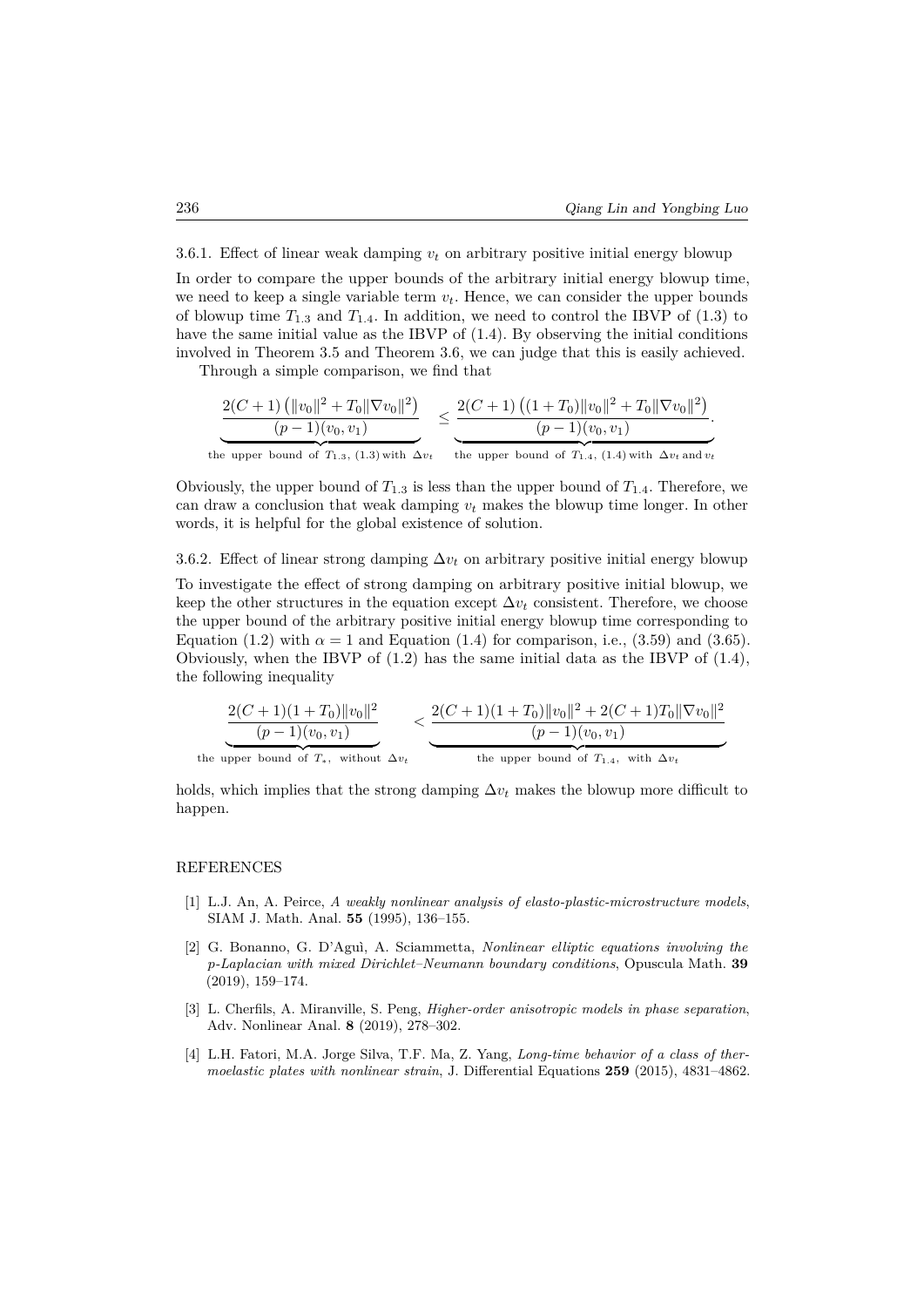- [5] T. Ghoul, V.T. Nguyen, H. Zaag, *Construction of type I blowup solutions for a higher order semilinear parabolic equation*, Adv. Nonlinear Anal. **9** (2020), 388–412.
- [6] D.D. Hai, X. Wang, *Positive solutions for the one-dimensional p-Laplacian with nonlinear boundary conditions*, Opuscula Math. **39** (2019), 675–689.
- [7] J. Han, R. Xu, Y. Yang, *Asymptotic behavior and finite time blow up for damped fourth order nonlinear evolution equation*, Appl. Anal. **1** (2020), 1–21.
- [8] M.O. Korpusov, *Non-existence of global solutions to generalized dissipative Klein–Gordon equations with positive energy*, Electron. J. Differential Equations **119** (2012), 1–10.
- [9] W. Lian, M.S. Ahmed, R. Xu, *Global existence and blow up of solution for semi-linear hyperbolic equation with the product of logarithmic and power-type nonlinearity*, Opuscula Math. **40** (2020), 111–130.
- [10] W. Lian, J. Wang, R. Xu, *Global existence and blow up of solutions for pseudo-parabolic equation with singular potential*, J. Differential Equations **269** (2020), 4914–4959.
- [11] W. Lian, R. Xu, V.D. Rădulescu, Y. Yang, N. Zhao, *Global well-posedness for a class of fourth order nonlinear strongly damped wave equations*, Adv. Calc. Var. **14** (2021), no. 4, 589–611.
- [12] M. Liao, Q. Liu, H. Ye, *Global existence and blow-up of weak solutions for a class of fractional p-Laplacian evolution equations*, Adv. Nonlinear Anal. **9** (2020), 1569–1591.
- [13] Q. Lin, J. Shen, X. Wang, *Critical and sup-critical initial energy finite time blowup phenomena for the fourth-order wave equations with nonlinear strain term*, Nonlinear Anal. **198** (2020), 111873, 11 pp.
- [14] Y. Liu, R. Xu, *A class of fourth order wave equations with dissipative and nonlinear strain terms*, J. Differential Equations **244** (2008), 200–228.
- [15] N.S. Papageorgiou, V.D. Rădulescu, D.D. Repovš, *Nonlinear Analysis Theory and Methods*, Springer Monographs in Mathematics, Springer, Cham, 2019.
- [16] Y. Wang, Y. Wang, *On the initial-boundary problem for fourth order wave equations with damping, strain and source terms*, J. Math. Anal. Appl. **405** (2013), 116–127.
- [17] R. Xu, S. Wang, Y. Yang, Y. Ding, *Initial boundary value problem for a class of fourth-order wave equation with viscous damping term*, Appl. Anal. **92** (2013), 520–540.
- [18] Y. Yang, M.S. Ahmed, L. Qin, R. Xu, *Global well-posedness of a class of fourth-order strongly damped nonlinear wave equations*, Opuscula Math. **39** (2019), 297–313.
- [19] M. Zhang, M.S. Ahmed, *Sharp conditions of global existence for nonlinear Schrödinger equation with a harmonic potential*, Adv. Nonlinear Anal. **9** (2020), 882–894.
- [20] W. Zhao, W. Liu, *A note on blow-up of solution for a class of fourth-order wave equation with viscous damping term*, Appl. Anal. **97** (2018), 1496–1504.

#### Qiang Lin

College of Intelligent Systems Science and Engineering Harbin Engineering University Harbin 150001, P.R. China